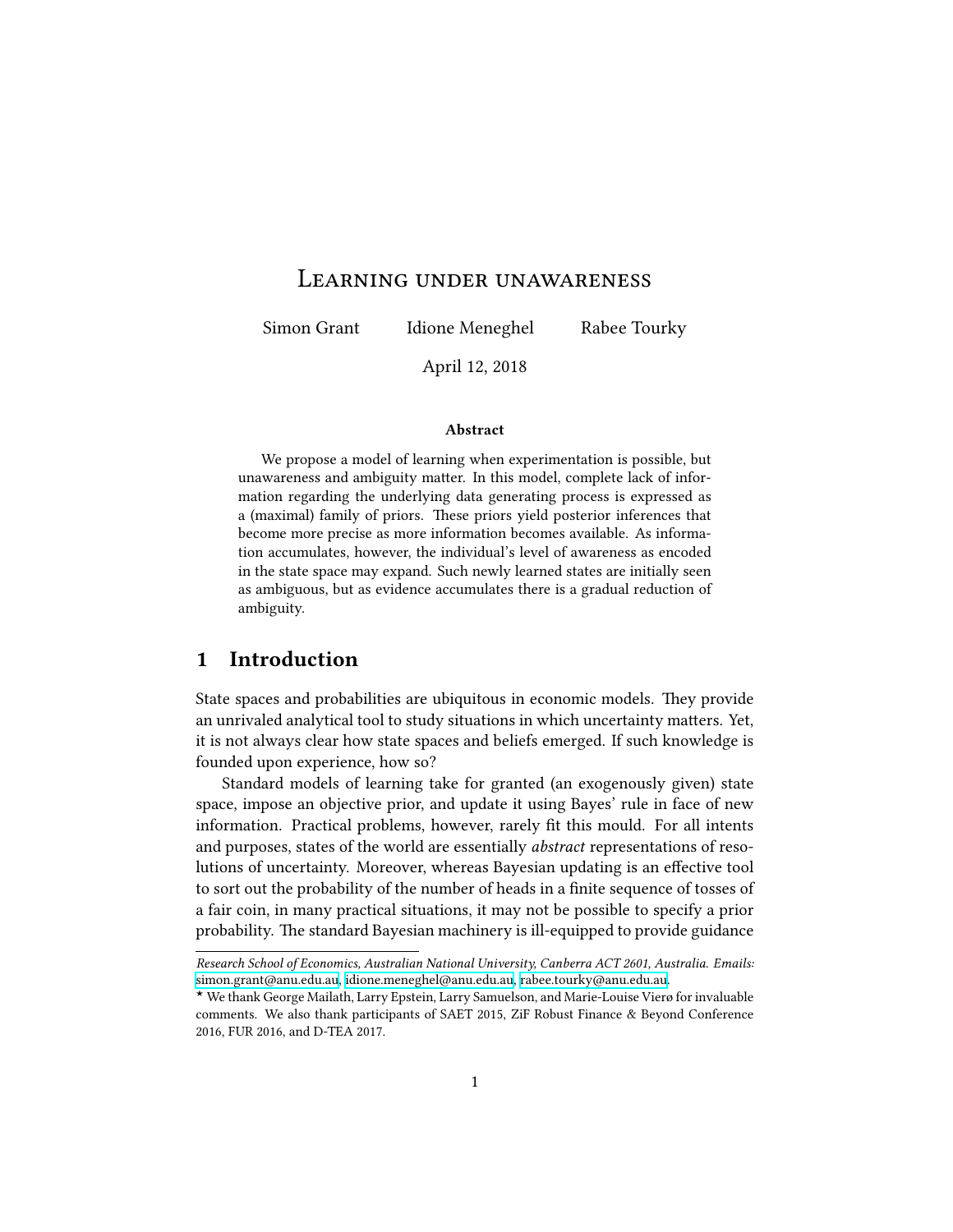when the new information is surprising—and falls on a zero probability event—or when the new information contradicts past experience—and cannot be categorized in any of the previously considered events. Moreover, it leaves no room for confidence in the probability assessments made.

This paper considers learning when there is incomplete information about the structure of the state space, but further information can be obtained through experimentation. We take for granted that the final objective of such analysis, after observations have been made, is the choice among possible courses of action whose consequences depend on the state of the world. For the present purposes, we are only concerned with the assessment phase of the analysis: the process of building the state space on the go and updating beliefs in a way that satisfies some basic principles of coherence and consistency.

For the problem to be well-defined, we aim to answer two questions. First, we need to sort out what constitutes a state of the world. If it is possible to learn new sources of randomness, then the model should allow for extensions of the state space to accommodate them. In particular, the model of the state space should permit two operations:

- 1. *Creation*: when new states are added without changing the structure of old events; and
- 2. *Refinement*: when old states turn into events that can be partitioned into more richly described states.

Second, we need to work out how to form and update a prior belief on this space that truly reflects complete ignorance. To answer the first question, we invoke the approach of [Karni and Vierø](#page-30-0) [\[2013,](#page-30-0) [2017](#page-30-1)]; to answer the second, we propose an imprecise version of the Dirichlet process prior, defined by [Ferguson](#page-29-0) [[1973](#page-29-0), [1974](#page-29-1)].

More specifically, the theory presented here is adapted to the following kind of problem. Suppose that an expert is challenged to express her opinions about possible plans of action whose consequences depend on the unknown state of the world. Before making her assessment, she has the opportunity to carry out a sequential experiment to learn about possible states of the world and their plausibility. Experiments are described by an underlying stochastic process, that embodies the physical law governing the machinery of the experiment. Ideally, the realizations of these sequential trials provide a full description of the outcome, thus resolving all uncertainty regarding the state of the world. However, the expert's level of awareness restricts her perception of the realized state of the world, she can only partially observe these realizations. Thus the experimenter's awareness level determines which events she can conceive and delimits the boundaries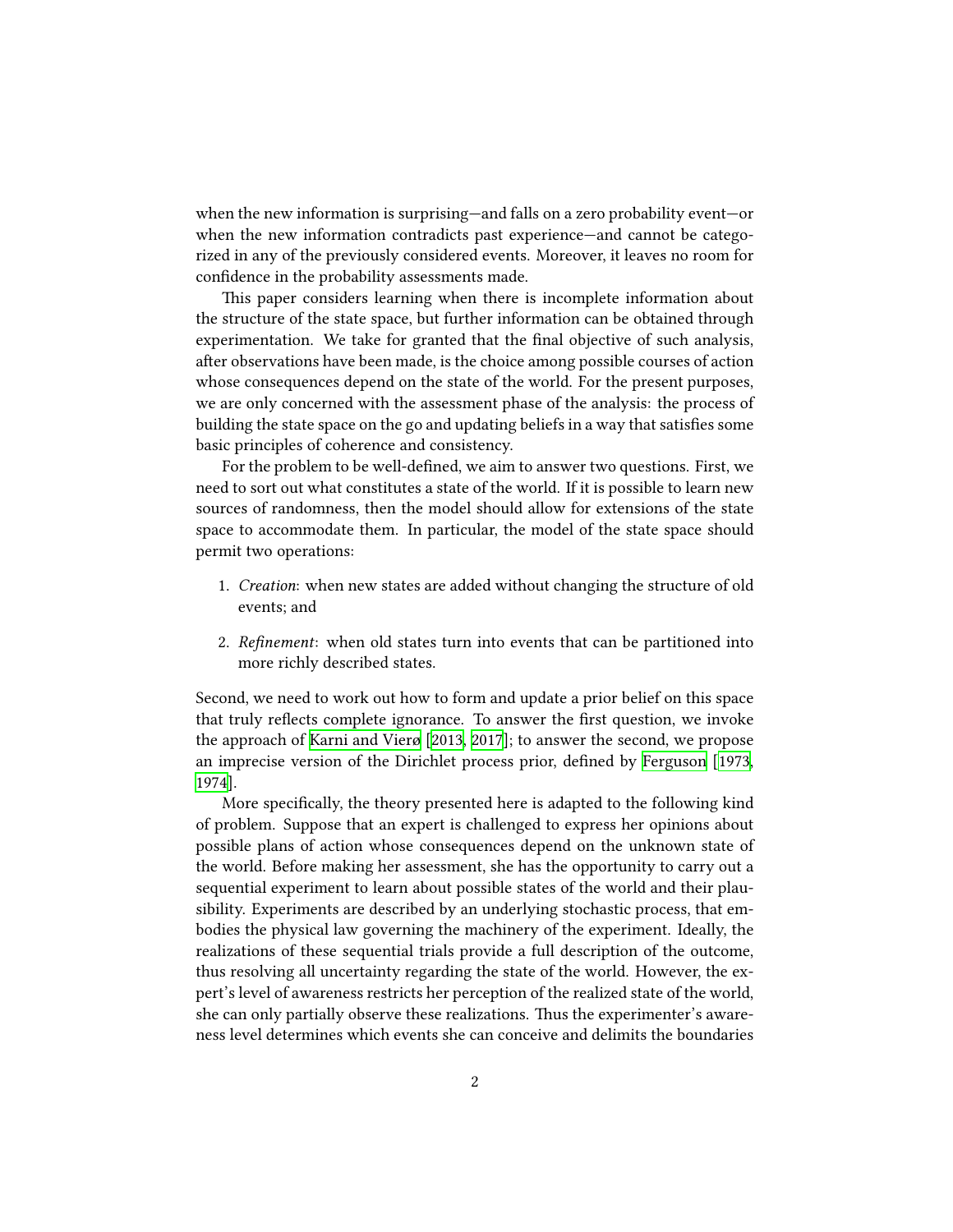of her conceivable state space. As new evidence becomes available, the experimenter may discover new states. Consequently, her awareness level increases and her conceivable state space expands.

Beliefs are represented by an evolving set of predictive distributions over future, conceivable states of the world; inferences about events can be summarized by upper and lower probabilities. As new states are discovered, probability mass may be shifted from old, non-null events to the events just created. Moreover, newly learned events are initially perceived as ambiguous. As evidence accummulates, however, the experimenter becomes more familiar with these events. The ambiguity associated with those events gradually disappears and the assessment made by the individual converges to their true posterior probability.

The resulting theory captures several desirable, intuitive features:

- 1. *Rich class of stochastic environments*: the model is able to capture a wide range of data generating processes.
- 2. *Internal consistency*: the individual's beliefs are revised in a coherent way.
- 3. *External consistency*: the evolution of beliefs reflects data (frequentist validation).
- 4. *Possibility of surprises*: the individual is cognizant of the possibility of consequences and actions of which she is currently unaware, but which may be revealed over time; as a result, learning never ends.
- 5. *Event-specific ambiguity*: ambiguity is related to lack of familiarity; newly learned events are seen as more ambiguous than old events.
- 6. *Large-sample confidence*: as evidence accummulates, the ambiguity perceived by the individual is gradually reduced and her confidence in her assessment increases.

Our approach relates to four different literatures. First, we provide a model of learning that, in line with [Marinacci](#page-30-2) [[2002](#page-30-2)] and [Epstein and Schneider](#page-29-2) [[2007](#page-29-2)], accommodates ambiguous beliefs. Secondly, we explicitly model the process of inductive reasoning implied by the dynamics of growing awareness described in [Dominiak and Tserenjigmid](#page-29-3) [[2017\]](#page-29-3) that utilizes the framework developed in [Karni](#page-30-0) [and Vierø](#page-30-0) [\[2013,](#page-30-0) [2017\]](#page-30-1). Because ambiguity emerges endogenously, when information is surprising, we provide a dynamic foundation for the unanimity rule preference representation axiomatized in [Bewley](#page-28-0) [\[2002\]](#page-28-0) and [Gilboa, Macheroni,](#page-29-4) [Marinacci, and Schmeidler](#page-29-4) [[2010](#page-29-4)] as well as the partial "comparative likelihood relation" in [Nehring](#page-30-3) [[2009](#page-30-3)]. Finally, we provide an axiomatization of the model's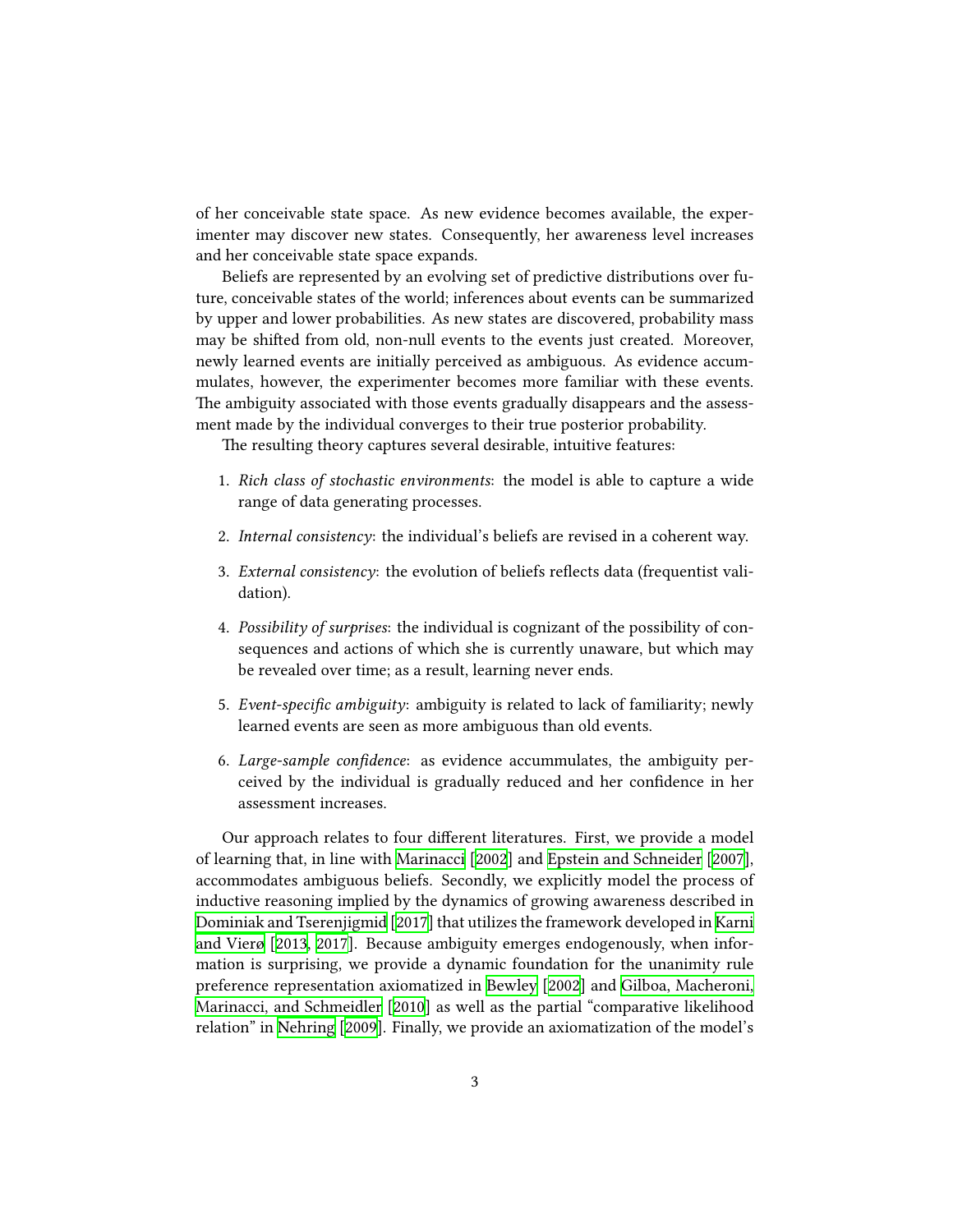probability kernel, which can be compared to the result in [Billot, Gilboa, Samet,](#page-28-1) [and Schmeidler](#page-28-1) [\[2005](#page-28-1)].

There are two other papers that make the connection between levels of awareness and perceptions of ambiguity. [Halpern, Rong, and Saxena](#page-29-5) [[2010\]](#page-29-5) introduces unawareness in the context of a Markov decision problem and provides a characterization as to when the individual can 'learn' to play nearly optimally. [Kochov](#page-30-4) [[2016\]](#page-30-4), on the other hand, proposes a 'revealed preference' test to distinguish between those contingencies the individual is unaware of versus those she foresees but whose likelihood she perceives as ambiguous.

The paper is organized as follows. Section [2](#page-3-0) describes the underlying data generating process and how actions and consequences are discovered. Section [3](#page-6-0) explains how the individual's conception of the world evolves in view of this acquired information. Section [4](#page-14-0) investigates the properties of the model. Section [5](#page-20-0) explores the implications of the results to the problem of consensus formation of beliefs. Finally, Section [6](#page-23-0) discusses the Bayesian interpretation of the model. All the proofs are collected in the Appendix.

### <span id="page-3-0"></span>**2 The discovery process**

First, we introduce the elements of the data generating process and the nature of the observations made by the individual. Let  $T = \{0, 1, \ldots, t, \ldots\}$  denote time. There exists a countable set A of actions, which corresponds to the set of alternatives that are or may become known to the individual. There also exists a set C of consequences, which we take to be a separable, completely metrizable space.

#### **2.1 Underlying stochastic process**

We are given a sequence

$$
X_1, X_2, \ldots, X_t, \ldots
$$

of random variables defined on the ambient probability space  $(\Omega, \mathcal{F}, \mu)$  and taking values in the common measurable space  $(\mathbb{C}^{\mathbb{A}}, \mathscr{B})$ , where  $\mathscr{B}$  denotes the Borel *σ*-algebra on the metrizable product  $\mathbb{C}^{\mathbb{A}}$ . If  $x_t \in \mathbb{C}^{\mathbb{A}}$  is a realization of  $X_t$ , then action *a* ∈ A is associated with the consequence  $(x_t)_a \in \mathbb{C}$ , which we also denote by  $a(x_t)$ . We may also think of the action *a* as the sequence of random variables  $(a(X_1), a(X_2), \ldots, a(X_t), \ldots)$  with range  $\mathbb C.$  An element of  $\mathbb C^{\mathbb A}$  specifies the unique consequence associated with every possible action in  $A$ . A realization  $x_t$ of  $X_t$ , being an element of  $\mathbb{C}^{\mathbb{A}}$ , thus resolves all uncertainty.

Throughout the paper, we assume the following stochastic dependence condition on  $(X_t)_{t\geqslant1}$ , originally studied by [Kallenberg](#page-30-5) [\[1988](#page-30-5)].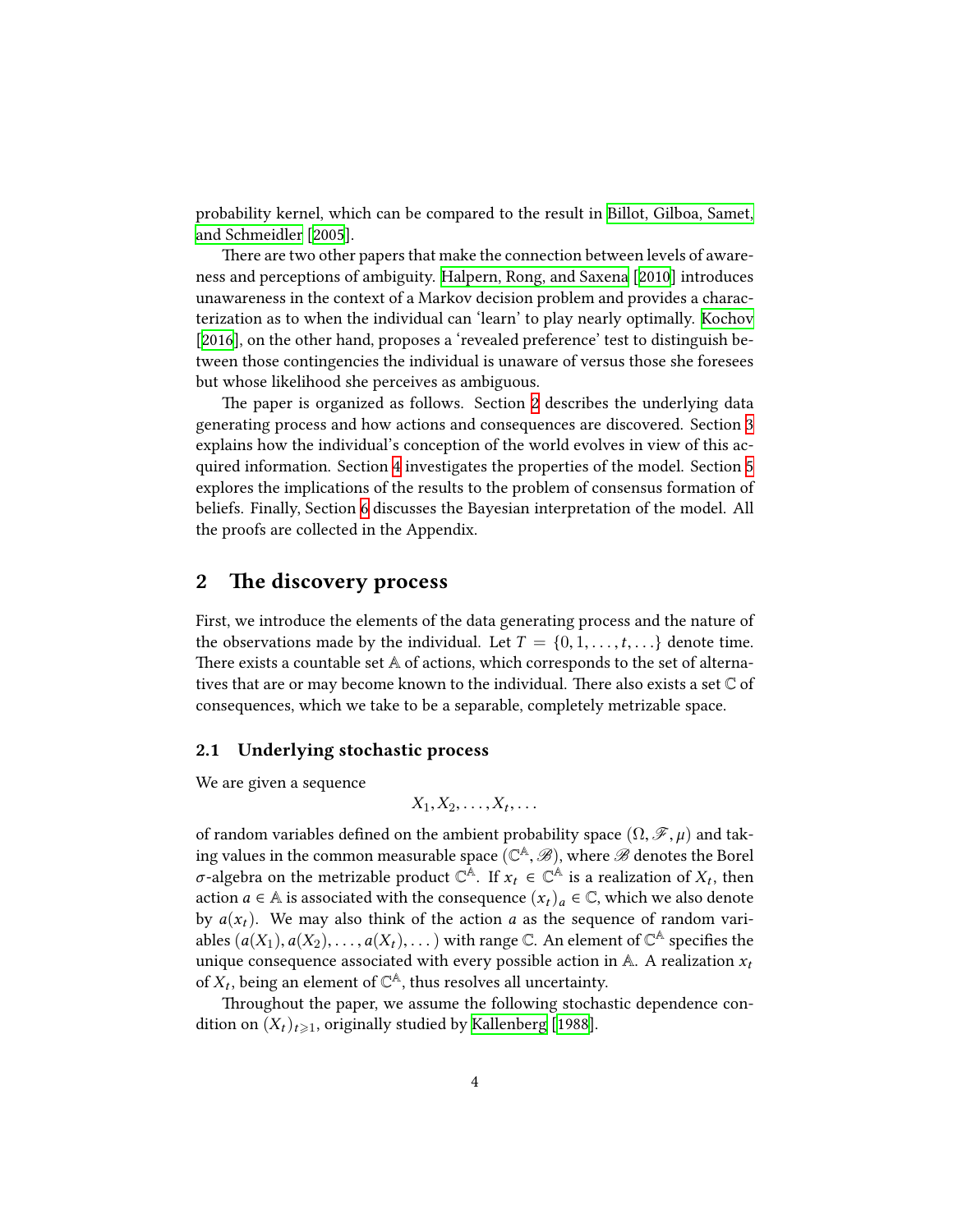**Definition 2.1.** The sequence of random variables  $(X_t)_{t\geq 1}$  is said to be *conditionally exchangeable* if for every  $n \geq 1$ 

$$
(X_1, ..., X_n, X_{n+1}) \sim (X_1, ..., X_n, X_{n+2}),
$$

where ∼ means "distributed as."

We view conditional exchangeability as a structural judgement, that is, it is an assessment regarding the structural properties of the underlying stochastic process, which are the result of the design of the experiment. It is related to the more familiar notion of exchangeability. Recall that a sequence of random variables  $(X_t)_{t\geq 1}$  is said to be *exchangeable* whenever every permutation of every finite subsequence has the same distribution, i.e., for every  $n \geqslant 1$ 

$$
(X_{k_1},\ldots,X_{k_n})\sim (X_{k_{\sigma(1)}},\ldots,X_{k_{\sigma(n)}}),
$$

where  $\sigma$ :  $\{1, \ldots, n\} \rightarrow \{1, \ldots, n\}$  is a permutation on  $\{1, \ldots, n\}$ .

It is immediate that exchangeable sequences are conditionally exchangeable, but the converse is true only under stationarity. Recall that a sequence of random variables  $(X_t)_{t\geq 1}$  is said to be *stationary* whenever the distribution of finite subsequences is invariant over time, i.e., for every  $k \geq 1$ 

$$
(X_1,\ldots,X_n)\sim (X_{k+1},\ldots,X_{k+n}).
$$

By a result due to [Kallenberg](#page-30-5) [[1988,](#page-30-5) Proposition 2.1], if a stationary sequence of random variables is conditionally exchangeable, then it is exchangeable. [Kallen](#page-30-5)[berg](#page-30-5) [[1988](#page-30-5)] provides an example of a non-stationary, but conditionally exchangeable sequence that is not exchangeable.

Furthermore, conditional exchangeability can be understood in terms of the martingale aspect of the process  $(X_t)_{t\geq 1}$ . In particular, [Kallenberg](#page-30-5) [[1988,](#page-30-5) Proposition 2.2] shows that conditional exchangeability is equivalent to a property later coined as conditionally identically distributed.

Let  $\mathscr{G} = (\mathscr{G}_t)_{t \geq 0}$  denote the nested sequence of sub- $\sigma$ -algebras  $\mathscr{G}_t$  of  $\mathscr{F}$  such that  $\mathscr{G}_0 = \{0, \Omega\}$  and  $\mathscr{G}_t = \sigma(X_1, \ldots, X_t)$  for every  $t \geq 1$ . That is,  $\mathscr{G}$  is the filtration induced or generated by the sequence of random variables  $(X_t)_{t\geq 1}$ . It is the smallest filtration with the property that  $X_t$  is  $\mathscr{G}_t$ -measurable for every  $t\geqslant 1$ .

**Definition 2.2.** We say that  $(X_t)_{t\geq 1}$  is *conditionally identically distributed with respect to*  $G$  (or  $G$ -c.i.d.) if the conditional expectation satisfies

$$
\mathbb{E}_{\mu}[g(X_k) | \mathcal{G}_t] = \mathbb{E}_{\mu}[g(X_{t+1}) | \mathcal{G}_t] \qquad \mu\text{-a.s.}
$$

for every  $k > t \geqslant 0$  and every bounded measurable  $g \colon \mathbb{C}^{\mathbb{A}} \to \mathbb{R}.$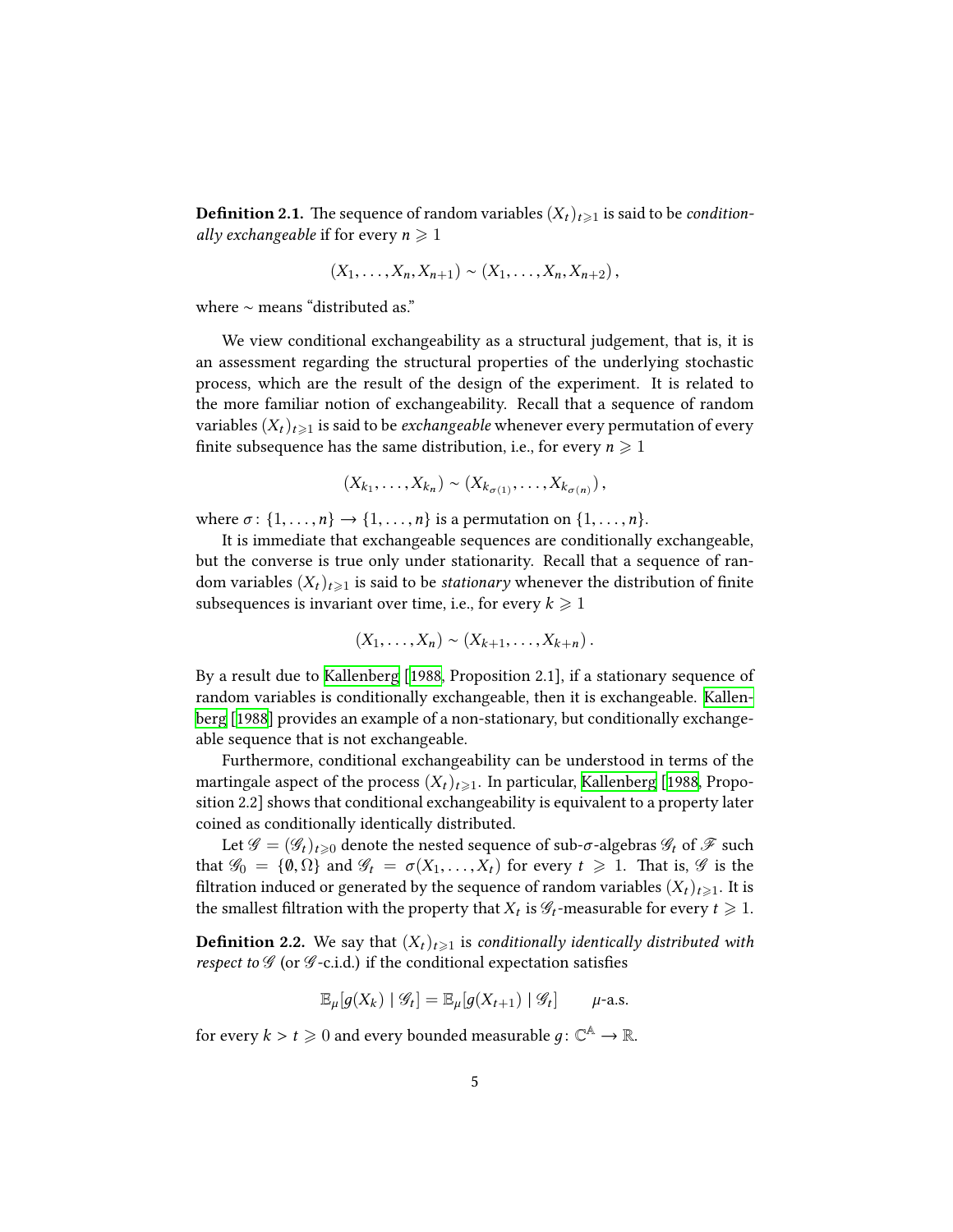Essentially, this property means that, at every time *t*, future realizations  $(X_k)_{k>t}$ are identically distributed conditional on past realizations  $(X_k)_{k\leq t}$ . We refer to [Berti, Pratelli, and Rigo](#page-28-2) [[2004](#page-28-2)] for examples of non-exchangeable, c.i.d. stochastic processes.

#### **2.2 Discovery of actions and consequences**

The individual in period 0 is aware of a nonempty, finite set  $A_0 \subseteq A$  of actions, and a nonempty, finite set  $C_0 \subseteq \mathbb{C}$  of consequences. We now describe how other actions and consequences are discovered.

**Discovery of actions.** We suppose that actions in A are discovered over time, via a given nested sequence

$$
A_0 \subseteq A_1 \subseteq \cdots \subseteq A_t \subseteq \cdots \subseteq A,
$$

where each  $A_t$ ,  $t \geq 0$ , is a finite, nonempty set of actions. We think of  $A_0$  as the individual's prior knowledge of the available actions. At time  $t \geqslant 1$ , the individual discovers or becomes aware of the set  $A_t \setminus A_{t-1}$  of additional actions. We do not model how the sequence  $(A_t)_{t\geqslant 0}$  is realized. We leave open the possibility that the sequence is a sample path of some independent stochastic process or the result of some independent learning process. As an example, the actions in  $(A_t)_{t\geq0}$ could represent the sequence of treatment options for a particular illness as new alternatives are discovered and made available to the specialist. Further, we do not assume that all actions in A are eventually revealed to the individual. That is, it could be the case that everything is intrinsically knowable, but our model also allows for "unknown unknowns" that remain unknowable indefinitely.

**Stochastic discovery of consequences.** Throughout the rest of the section, we fix a sample path

$$
x_1, x_2, \ldots, x_t, \ldots
$$

of realizations of  $(X_t)_{t \geq 1}$ .

The realization  $x_t$  sets the perfect level of description of the true state of the world. What the individual observes, however, is restricted by her level of unawareness. If  $x \in \mathbb{C}^{\mathbb{A}}$ , then we let  $x|_{A_t} = (x_a)_{a \in A_t}$ . In period *t*, the individual's information consists of the finite history of all observations up to period *t* for the given sample path, which can be written as:

$$
\widehat{x}_t = (x_1|_{A_1}, x_2|_{A_2}, \ldots, x_t|_{A_t}).^1
$$

<span id="page-5-0"></span><sup>&</sup>lt;sup>1</sup>We mark variables that depend on the finite history of observations with a hat ( $\hat{\cdot}$ ).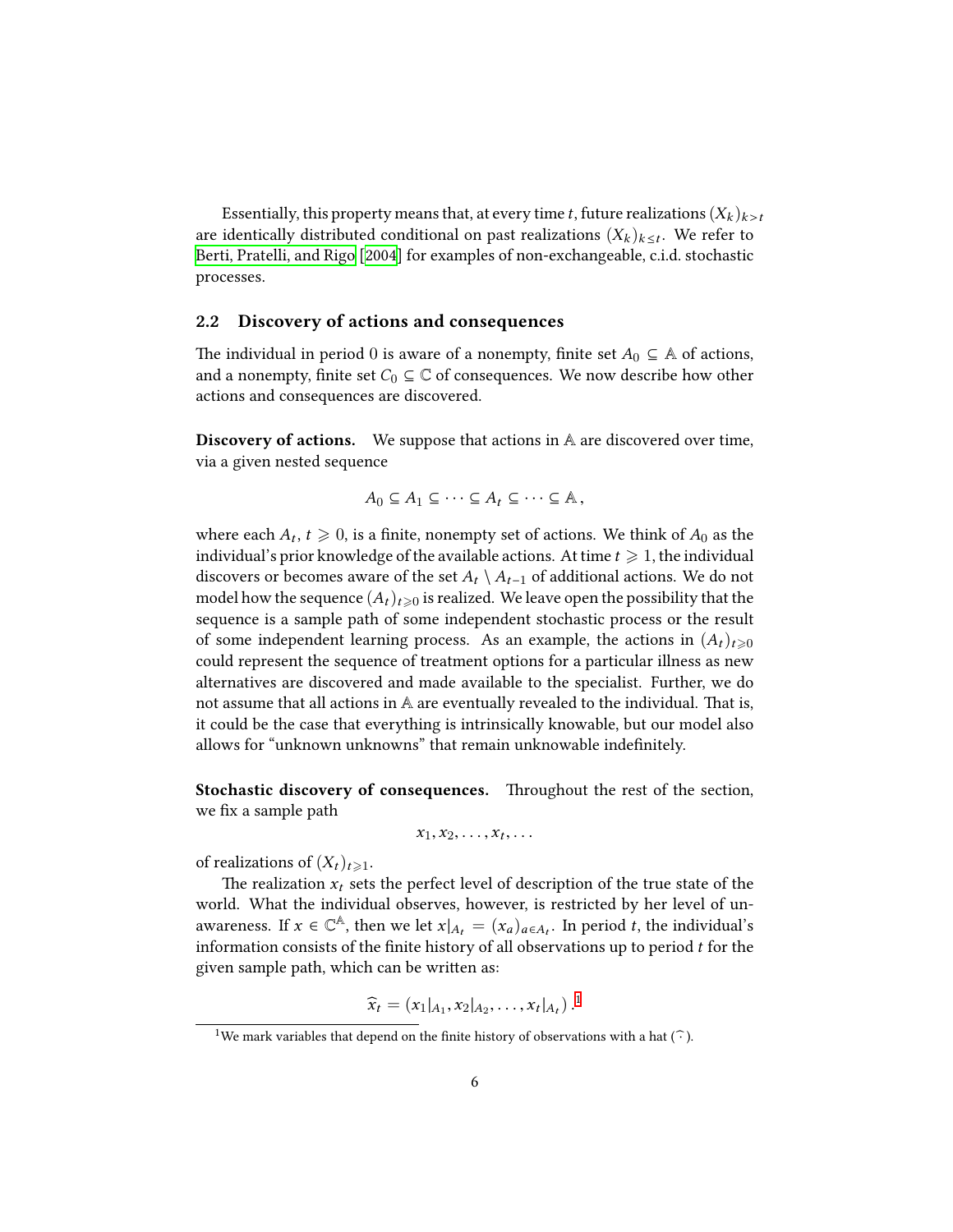In particular, the individual discovers consequences as she (partially) observes the realizations of the collection of random variables  $a(X_t)$ , induced by the ac-tions known to her.<sup>[2](#page-6-1)</sup> Thus the set of consequences known to the individual is the set of all observed consequences given the finite history  $\hat{x}_t$ . Formally, the set of consequences the individual considers possible at the end of period *t* is given by

$$
\widehat{C}_t := C_0 \cup \left\{ \bigcup_{k=1}^t \{a(x_k) : a \in A_k\} \right\} \cup \{\theta_t\},\
$$

with  $C_0 = C_0 \cup {\theta_0}$ . We interpret  $\theta_t$ , for  $t \ge 0$ , as the intangible consequence that represents the possibility of observing an outcome that is not in the set  $C_0 \cup$  $\{\bigcup_{k=1}^{t} \{a(x_k): a \in A_k\} \}$  of known consequences. That is, we also allow for the individual to conceive of the possibility that some actions may yield, in future periods, consequences which are as yet unknown to her in period *t*. Of course, we assume that  $\mathbb{C} \cap {\theta_0, \theta_1, \ldots} = \emptyset$ .

### <span id="page-6-0"></span>**3 The inference problem**

In this section, we explain how the individual's perception of the state space evolves over time. Recall that, given the sample path

$$
x_1, x_2, \ldots, x_t, \ldots,
$$

the information available to the individual at period *t* is the finite history

$$
\widehat{x}_t = (x_1|_{A_1}, x_2|_{A_2}, \ldots, x_t|_{A_t})
$$

of all observations up to period *t*. Given this finite history of observations, the individual's conceivable state space expands to convey her increasing level of awareness.

### **3.1 Evolution of the set of conceivable states**

Following the approach of [Karni and Schmeidler](#page-30-6) [[1991\]](#page-30-6), and [Karni and Vierø](#page-30-0) [[2013,](#page-30-0) [2017](#page-30-1)], conceivable states represent the possible resolution of uncertainty restricted by the awareness level of the individual. That is, having observed the

<span id="page-6-1"></span> $2An$  alternative way to model the discovery of consequences is to assume that the individual chooses an action each period and observes only the consequence associated to that chosen action. Our results can be adapted to that case, under the additional assumption of independence across actions.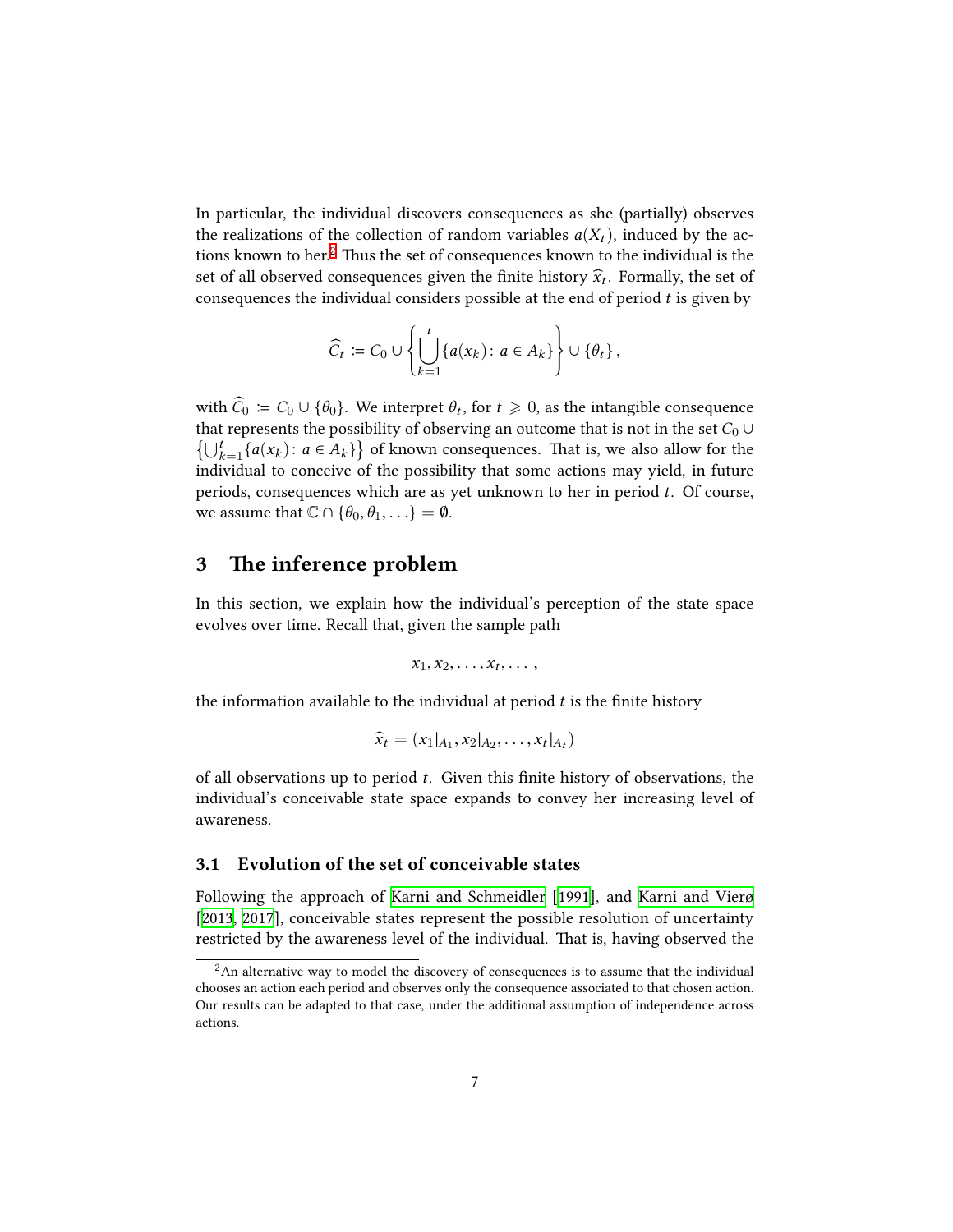finite history  $\hat{x}_t$  and being aware of the consequences in  $C_t$  and actions in  $A_t$ , the individual can conceive of states that are elements of the finite set

$$
\widehat{S}_t := \widehat{C}_t^{A_t},
$$

which we refer to as the set of *conceivable states (at the end of period t)*, for the given history  $\widehat{x}_t$ .

In particular, for every period *t*, the observation  $x_t|_{A_t}$  is understood as a conceivable state in  $S_t$ , that is,  $x_t|_{A_t} = (a(x_t))_{a \in A_t} \in S_t$ . Moreover, for every  $t \ge 1$ , the set of conceivable states  $S_{t-1}$  induces a partition of  $S_t$ , whereby each element in  $S_{t-1}$  is mapped to an event in  $S_t$ .

The following example illustrates how the conceivable state space evolves over time and how conceivable states in previous periods are mapped to events in later periods. Suppose that the individual is aware of one action *a* and one consequence  $c_1$  in period  $t - 1$ . The set  $\widehat{S}_{t-1}$  comprises two states  $s_1$  and  $s_2$ :

$$
\begin{array}{cc}\ns_1 & s_2 \\
a & c_1 \theta_{t-1}\n\end{array}
$$

In the next period, we consider three alternative scenarios. If  $A_t = \{a\}$  and  $a(x_t) = c_2$ , then a new, previously unknown consequence is revealed in period *t*. Hence, at the end of period  $t$ , the individual conceives of three states in  $S_t$ :

$$
\begin{array}{c|cc}\n s_1 & s_2 \\
\hline\n s_1^i & s_2^i & s_2^{ii} \\
 a & c_1 & c_2 & \theta_t\n\end{array}
$$

In this scenario, the state  $s_1$  in  $\widehat{S}_{t-1}$  becomes  $s_1^i$ , and the state  $s_2$  in  $\widehat{S}_{t-1}$  is "split" into  $s_2^i$  and  $s_2^{ii}$ . The partition of  $\widehat{S}_t$  induced by  $\widehat{S}_{t-1}$  is thus  $\{\{s_1^i\}, \{s_2^i, s_2^{ii}\}\}.$ 

If alternatively  $A_t = \{a, b\}$ ,  $a(x_t) = b(x_t) = c_1$ , then a new action is discovered but no new consequence, and  $s_1$  and  $s_2$  correspond to events in  $S_t$ :

|   |                |                    | $s_{2}$            |            |  |
|---|----------------|--------------------|--------------------|------------|--|
|   |                |                    |                    |            |  |
|   |                | $s_1^i$ $s_1^{ii}$ | $s_2^i$ $s_2^{ii}$ |            |  |
| a | c <sub>1</sub> | c <sub>1</sub>     | $\theta_t$         | $\theta_t$ |  |
| h | c <sub>1</sub> | $\theta_t$         | $c_{1}$            | $\theta_t$ |  |

In this alternative scenario,  $s_1$  splits into  $s_1^i$ , and  $s_1^{ii}$  and  $s_2$  splits into  $s_2^i$  and  $s_2^{ii}$ . The partition of  $\widehat{S}_t$  induced by  $\widehat{S}_{t-1}$  is thus  $\{\{s_1^i, s_1^{ii}\}, \{s_2^i, s_2^{ii}\}\}.$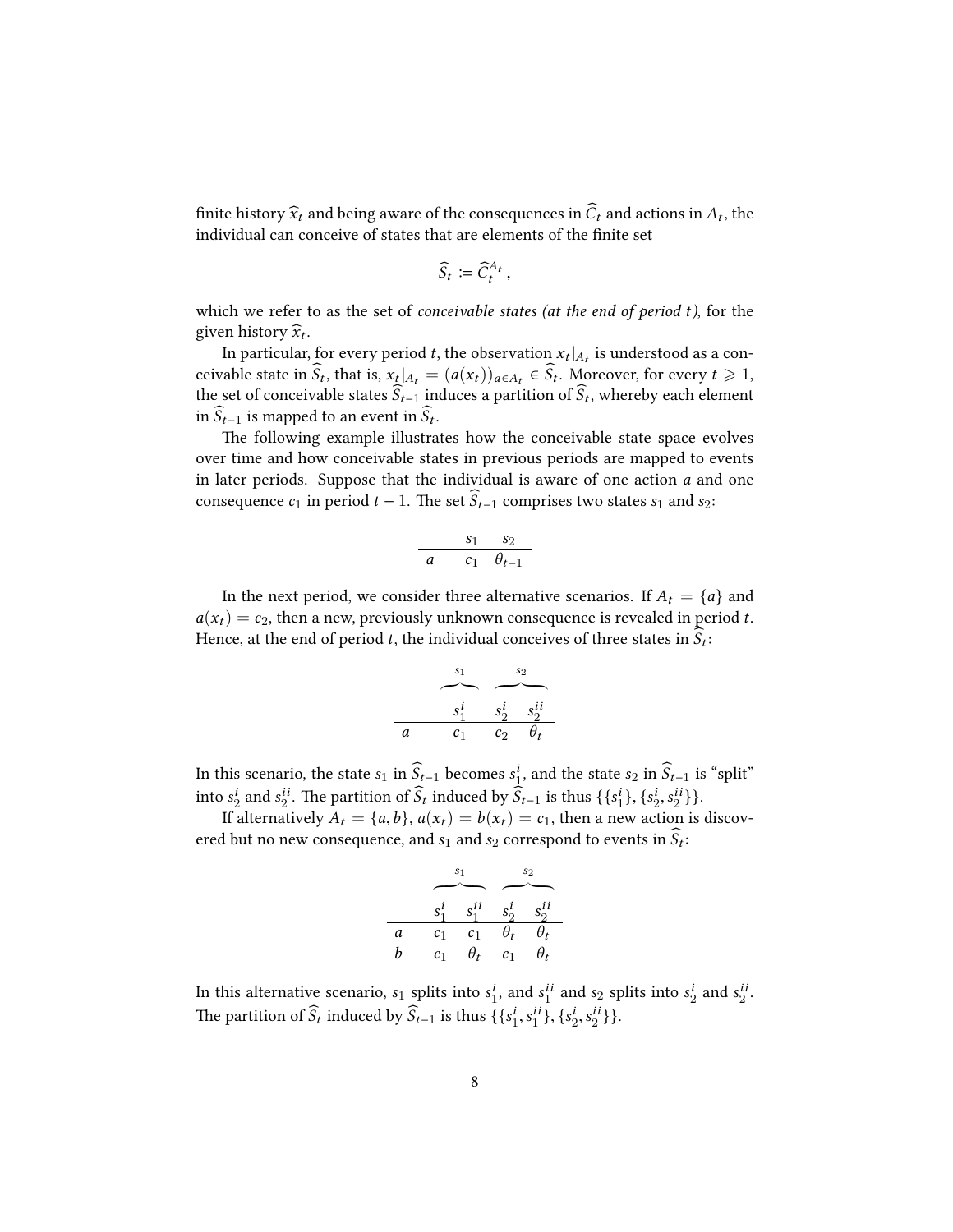Finally, if  $A_t = \{a, b\}$ ,  $a(x_t) = c_1$  and  $b(x_t) = c_2$ , then the new set of conceivable states  $S_t$  is:

|   |                |       | $s_1^i$ $s_1^{ii}$ $s_1^{iii}$ $s_2^i$ $s_2^{ii}$ $s_2^{iii}$ $s_2^{iv}$ $s_2^v$ $s_2^{vi}$ |  |                                          |            |       |       |  |
|---|----------------|-------|---------------------------------------------------------------------------------------------|--|------------------------------------------|------------|-------|-------|--|
| a |                |       | $c_1$ $c_1$ $c_1$ $c_2$ $c_2$ $c_2$ $\theta_t$ $\theta_t$                                   |  |                                          |            |       |       |  |
|   | c <sub>1</sub> | $c_2$ |                                                                                             |  | $\theta_t$ c <sub>1</sub> c <sub>2</sub> | $\theta_t$ | $c_1$ | $c_2$ |  |

In this case, the state  $s_1$  is split into  $s_1^i$ ,  $s_1^{ii}$  and  $s_1^{iii}$ , and the state  $s_2$  is split into the remaining six states. Therefore, the partition of  $S_t$  induced by the state space  $S_{t-1}$ conceivable in the previous period is  $\{\{s_1^i, s_1^{ii}, s_1^{iii}\}, \{s_2^i, s_2^{ii}, s_2^{ii}, s_2^{iv}, s_2^v, s_2^{v}\}\}.$ 

In a nutshell, there are two circumstances that surprise the individual and prompts her to expand the set of states she believes to be possible:

- i. the discovery of new consequences: formally, that corresponds to  $\widehat{C}_{t-1} \setminus$ { $\theta$ <sup>*t*</sup>−1} being a proper subset of  $\widehat{C}_t \setminus {\theta_t}$ ; and
- ii. the discovery of new feasible actions: that corresponds to *At*−<sup>1</sup> being a proper subset of *A<sup>t</sup>* .

The advantage of working with this canonical state space and its product structure is that it distinguishes between the information deduced by logical inference which states can be conceived—and the information explicitly conveyed by the data—the distributions over consequences induced by the actions. In particular, nothing suggests to the individual that the drawings of consequences induced by different actions is independent. However, as will be shown in the next section, the individual's (imprecise) prior reflects her total ignorance regarding possible correlations between different actions. It is thus left to the evidence to reveal the true correlation structure among the states.<sup>[3](#page-8-0)</sup>

We now formalize the embedding illustrated by the previous examples for the general structure of the states. For any pair of periods  $t$  and  $t'$ , with  $t < t'$ , we can express the associated embeddings and projections as follows.

<span id="page-8-0"></span> $3$ The first formal treatment of imprecise probability is from [Boole](#page-29-6) [[1854](#page-29-6)], who suggested it as a way to reconcile the theory of logic, which can express complete ignorance, and the theory of probability.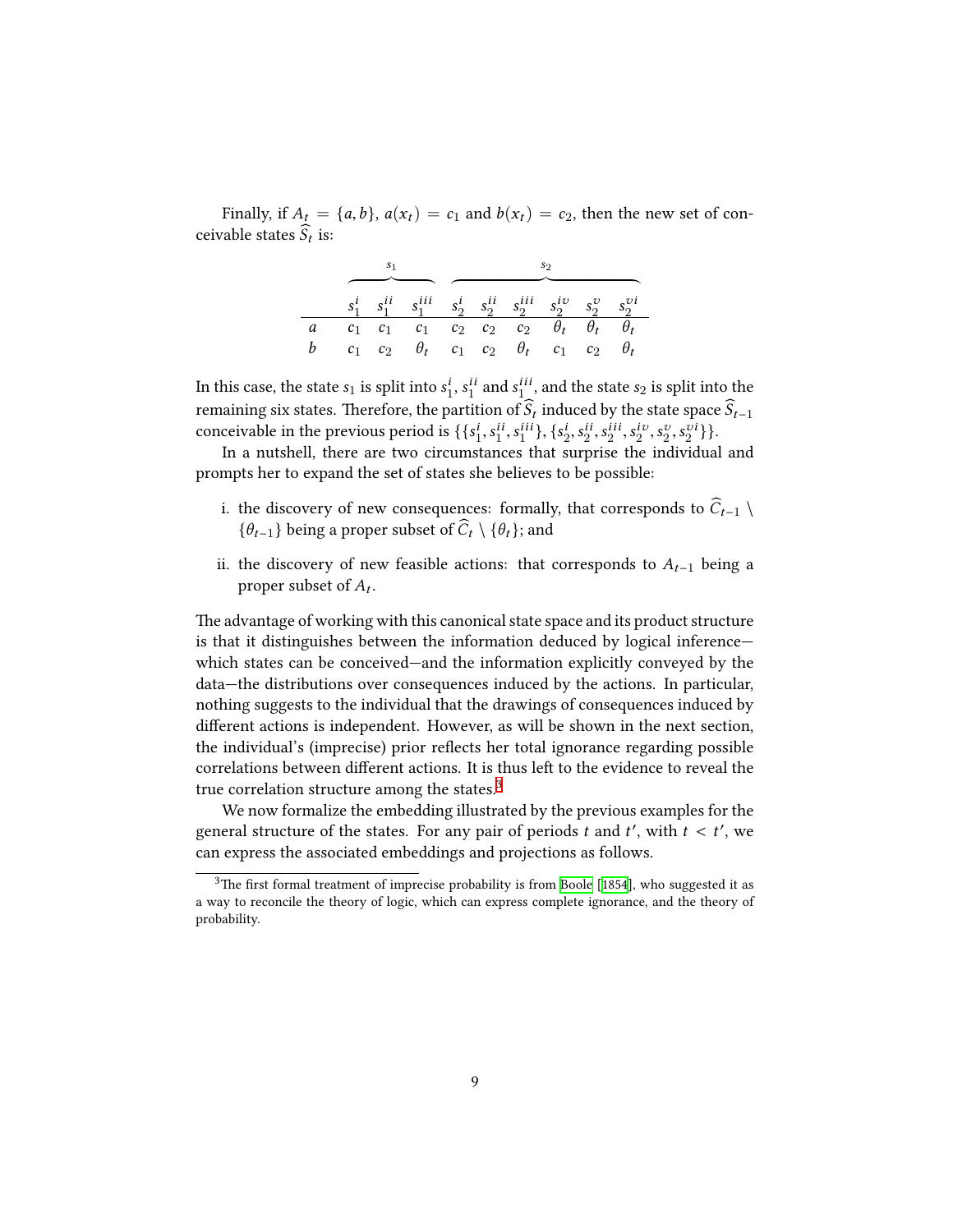

For every period *t*, let  $\kappa_t: \mathbb{C} \to \overline{C}_t$  denote the mapping that takes consequences in  $\mathbb C$  that are unknown in period  $t$  to  $\theta_t$  in  $C_t$ , and keeps the other, known consequences unchanged. That is,

$$
\kappa_t(c) = \begin{cases} c & \text{if } c \in \widehat{C}_t \setminus \{\theta_t\}, \\ \theta_t & \text{otherwise.} \end{cases}
$$

The mapping  $\kappa_t$  induces a natural embedding  $\psi_t: \mathbb{C}^{A_t} \to \widehat{C}^{A_t}_t$ , whereby

$$
\psi_t(x)=(\kappa_t(x_a))_{a\in A_t}.
$$

Finally, for  $t < t'$ , we define  $\varphi_{t':t} : \widehat{S}_{t'} \to \widehat{S}_t$  as the unique mapping such that

$$
\psi_t \circ \mathrm{proj}_{A_t} = \varphi_{t':t} \circ \psi_{t'}.
$$

Notice that, because  $C_t \setminus \{\theta_t\} \subseteq \mathbb{C}$ , the mapping  $\psi_t$  is surjective. Moreover, because  $A_t \subseteq A_{t'}$ , and  $C_t \setminus \{\theta_t\} \subseteq C_{t'} \setminus \{\theta_{t'}\}$ , it follows that  $\varphi_{t':t}$  is also surjective, and hence it has a set-valued inverse. The partition of  $S_t$  induced by  $S_t$  is the one given by the collection of sets  $\{\varphi_{t':t}^{-1}(s): s \in \widehat{S}_t\}$ . In particular, for each state  $s \in \widehat{S}_t$ , the event  $\varphi_{t':t}^{-1}(s) \subseteq \widehat{S}_{t'}$  is the collection of conceivable states in  $\widehat{S}_{t'}$  into which the state *s* has been "split."

#### <span id="page-9-1"></span>**3.2 Evolution of beliefs**

We now propose a prior, based on the Dirichlet process, that represents (almost) complete ignorance with respect to the distribution  $\mu$ .<sup>[4](#page-9-0)</sup>

<span id="page-9-0"></span> $^{4}$ [Benavoli, Mangili, Ruggeri, and Zaffalon](#page-28-3) [\[2015](#page-28-3)] propose a prior similar to the one we describe. They, however, apply it to Bayesian hypothesis testing, obtaining a method with nice asymptotic properties and, at the same time, that is more robust compared to the usual tests.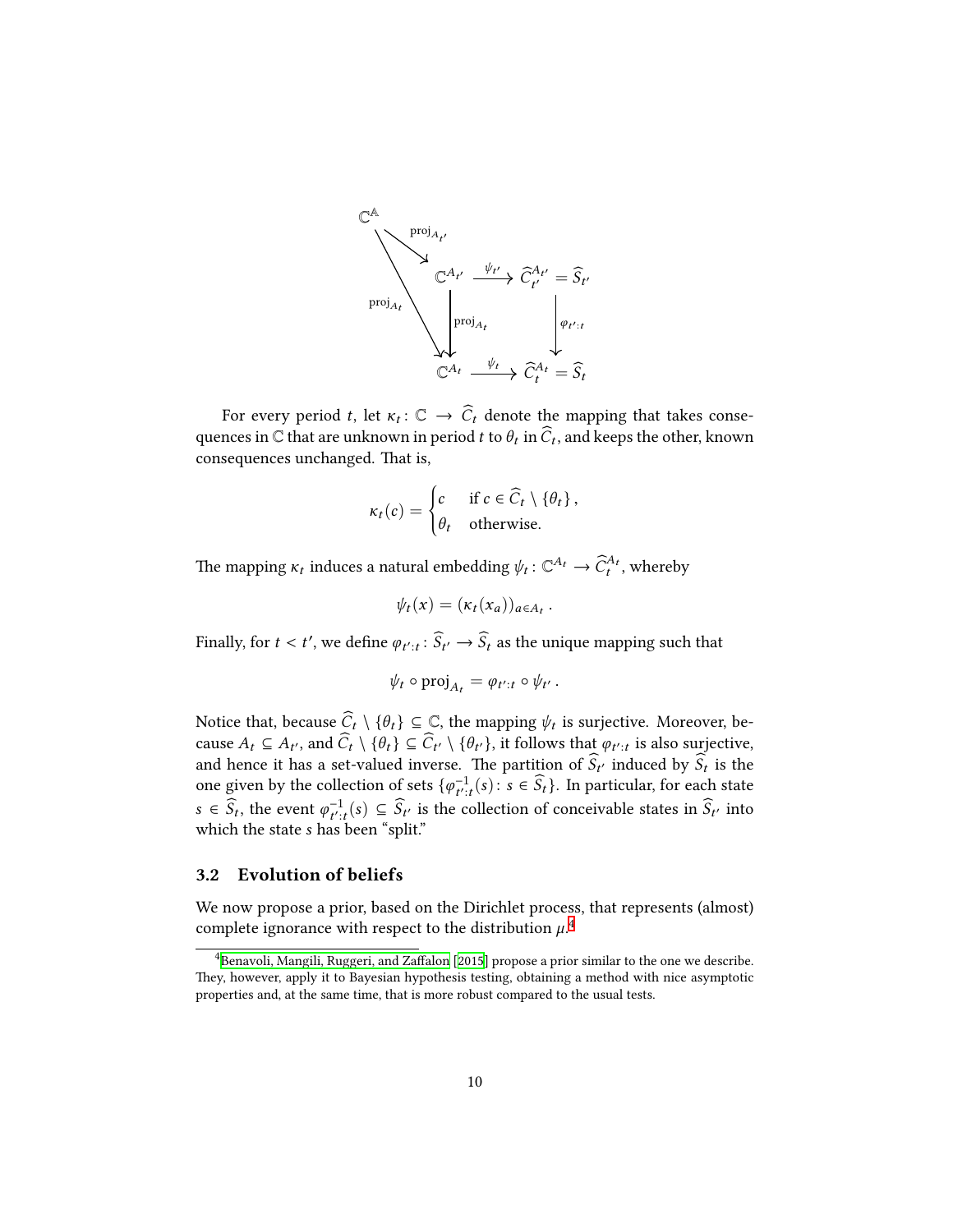**The Dirichlet process.** The simplest and one of the most commonly used nonparametric statistical model is the Dirichlet process, defined by [Ferguson](#page-29-0) [[1973](#page-29-0), [1974](#page-29-1)].<sup>[5](#page-10-0)</sup> It was introduced as a prior over probability distributions and, due to the tractability of the resulting posterior inferences, it is widely employed for Bayesian nonparametric inference.

We use the following notation. If *S* is a separable, completely metrizable space, then let  $\Delta(S)$  denote the set of Borel probability measures on *S*. For every *s* in *S*, let  $\delta_s \in \Delta(S)$  denote the (Dirac or degenerate) probability measure that assigns probability one to *s* obtaining.

To describe the Dirichlet process, let  $G(\alpha, \beta)$ , with  $\alpha > 0$  and  $\beta > 0$ , denote the Gamma distribution on  $\mathbb{R}_+$ , with Lebesgue density

$$
\frac{\beta^{\alpha}}{\Gamma(\alpha)} x^{\alpha-1} e^{-\beta x},
$$

where  $\Gamma(\alpha)$  is the complete gamma function. For  $G(\alpha, \beta)$ ,  $\alpha$  is called the shape parameter and *β* is the scale parameter. The *n-dimensional Dirichlet distribution with parameter*  $(\alpha_1, \ldots, \alpha_n)$ , with  $\alpha_k \geq 0$  and  $\sum_k \alpha_k > 0$ , is the distribution of the random vector  $\left(\frac{Z_1}{\sum_{i} Z_i}\right)$  $\frac{Z_1}{k \, Z_k}, \ldots, \frac{Z_n}{\sum_k Z_k}$ *<sup>k</sup> Z<sup>k</sup>* taking values in the unit simplex  $\Delta^{n-1}$ , where

$$
Z_k \stackrel{\text{i.i.d.}}{\sim} G(\alpha_k, 1) \, .
$$

**Definition 3.1.** Let  $\pi$  be a finite non-null (probability) measure on  $(\mathbb{X}, \mathscr{B}_{\mathbb{X}})$ , where  $\mathscr{B}_{\mathbb{X}}$  is the Borel  $\sigma$ -algebra of subsets of  $\mathbb{X}$ , and  $\alpha > 0$ . Then a stochastic process Θ is a *Dirichlet process with base measure π and concentration parameter α*, denoted by  $Θ$  ∼  $DP(α, π)$ , if for every finite measurable partition {*B*<sub>1</sub>, . . . , *B*<sub>*n*</sub>} of X, the random vector  $(\Theta(B_1), \ldots, \Theta(B_n))$  has a Dirichlet distribution with parameter  $(\alpha \pi(B_1), \ldots, \alpha \pi(B_n)).$ 

Under the Dirichlet process, data is assumed to be generated according to the law

$$
\Theta \sim DP(\alpha, \pi)
$$
  

$$
X_1, X_2, \dots \mid \Theta \stackrel{\text{i.i.d.}}{\sim} \Theta.
$$

That is, the parameter that explains the data is the random measure  $\Theta$  itself. The Dirichlet Process is thus a probability distribution on  $\Delta(\mathbb{X})$ , the space of probability measures over  $(\mathbb{X}, \mathscr{B}_{\mathbb{X}})$ . We record the following properties of the Dirichlet process.

<span id="page-10-0"></span><sup>&</sup>lt;sup>5</sup>We refer to [Ferguson](#page-29-0) [\[1973](#page-29-0), [1974](#page-29-1)] for the first description of the Dirichlet process and its use in Bayesian nonparametric inference. More recently, this literature expanded rapidly; we refer to [Walker, Damien, Laud, and Smith](#page-30-7) [\[1999\]](#page-30-7) and [Escobar and West](#page-29-7) [\[1995\]](#page-29-7) for more modern treatments, as well as generalizations of the Dirichlet process.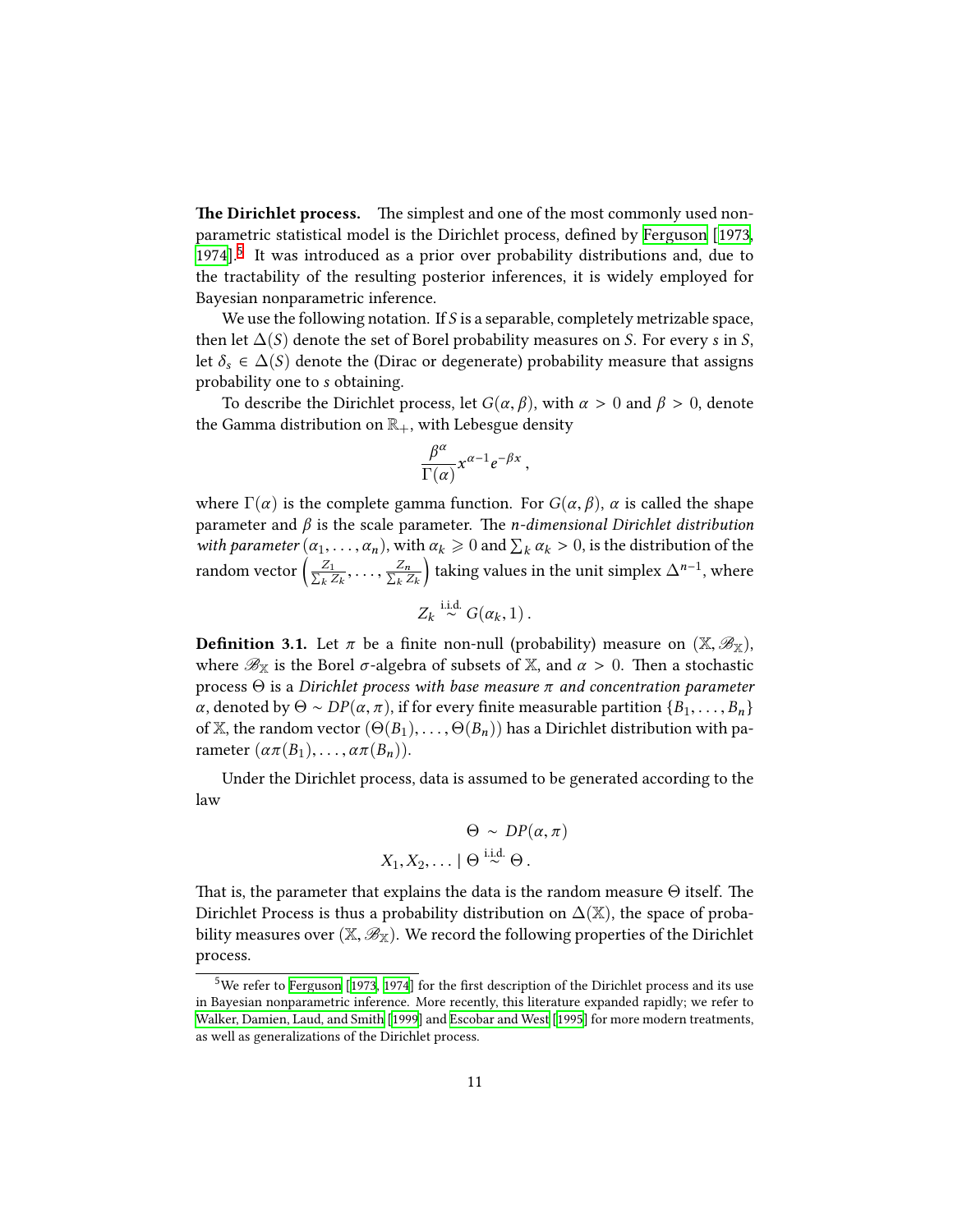<span id="page-11-0"></span>**Theorem 3.2** [\(Ferguson](#page-29-0) [\[1973](#page-29-0), Theorem 1], Ghosh and Ramamoorthi [2003, Chapter 3])**.** *Let* (*X*1, . . . ,*Xt*) *be i.i.d. samples from* Θ *and suppose* Θ *has a DP*(*α*, *π*) *distribution. Then:*

*1. The conditional distribution of*  $\Theta$  *given the finite sample*  $(X_1, \ldots, X_t)$  *is a Dirichlet process with parameters*  $(\alpha + t, \frac{\alpha}{\alpha+t}\pi + \frac{1}{\alpha+t})$  $\frac{1}{\alpha+t}\sum_{k}\delta_{X_k}$ ):

$$
\Theta \mid (X_1,\ldots,X_t) \sim DP\left(\alpha+t,\frac{\alpha}{\alpha+t}\pi+\frac{1}{\alpha+t}\sum_k \delta_{X_k}\right).
$$

2. The predictive distribution of the next observation  $X_{t+1}$ , given the finite sample  $(X_1, \ldots, X_t)$ *, is* 

$$
\mathbb{P}[X_{t+1} | X_1,\ldots,X_t] = \frac{\alpha}{\alpha+t} \pi + \frac{1}{\alpha+t} \sum_{k=1}^t \delta_{X_k}
$$

.

We can re-write the predictive distribution of the next observation as

$$
\mathbb{P}[X_{t+1} | X_1,\ldots,X_t] = \frac{\alpha}{\alpha+t} \pi + \frac{t}{\alpha+t} \frac{\sum_{k=1}^t \delta_{X_k}}{t}.
$$

We interpret this conditional distribution as follows. The term  $\frac{\sum_k \delta_{X_k}}{t}$  $\frac{X_k}{t}$  is the empirical distribution and represents the contribution of experience. The term *π* represents the initial guess. Thus the conditional distribution of the next observation is a weighed average of the initial guess and the empirical distribution. The relative weights  $\frac{\alpha}{\alpha+t}$  and  $\frac{t}{\alpha+t}$  balance out our confidence on the prior beliefs versus the data.

**The imprecise Dirichlet process.** We extend the Dirichlet process to allow for ambiguity, arising from the lack of information about the law of the underlying process, as well as from the incompleteness of the observed data. Specifically, we construct a class of Dirichlet processes by allowing the base measure *π* to vary in the set of probability measures.

From the perspective of the individual, in every period  $t \geq 0$ , prior uncertainty regarding the probability law of the underlying stochastic process is expressed by the following class of Dirichlet priors:

$$
\widehat{\Lambda}_t = \{ DP(\alpha, \pi) \colon \pi \in \Delta(\widehat{S}_t) \},
$$

for some fixed  $\alpha > 0$ . That is,  $\Lambda_t$  is the class of Dirichlet processes with common parameter  $\alpha$  that allows the base measure  $\pi$  to be any element of the set of probability measures  $\Delta(\widehat{S}_t)$ . For a fixed concentration parameter  $\alpha > 0$ , the set  $\widehat{\Lambda}_t$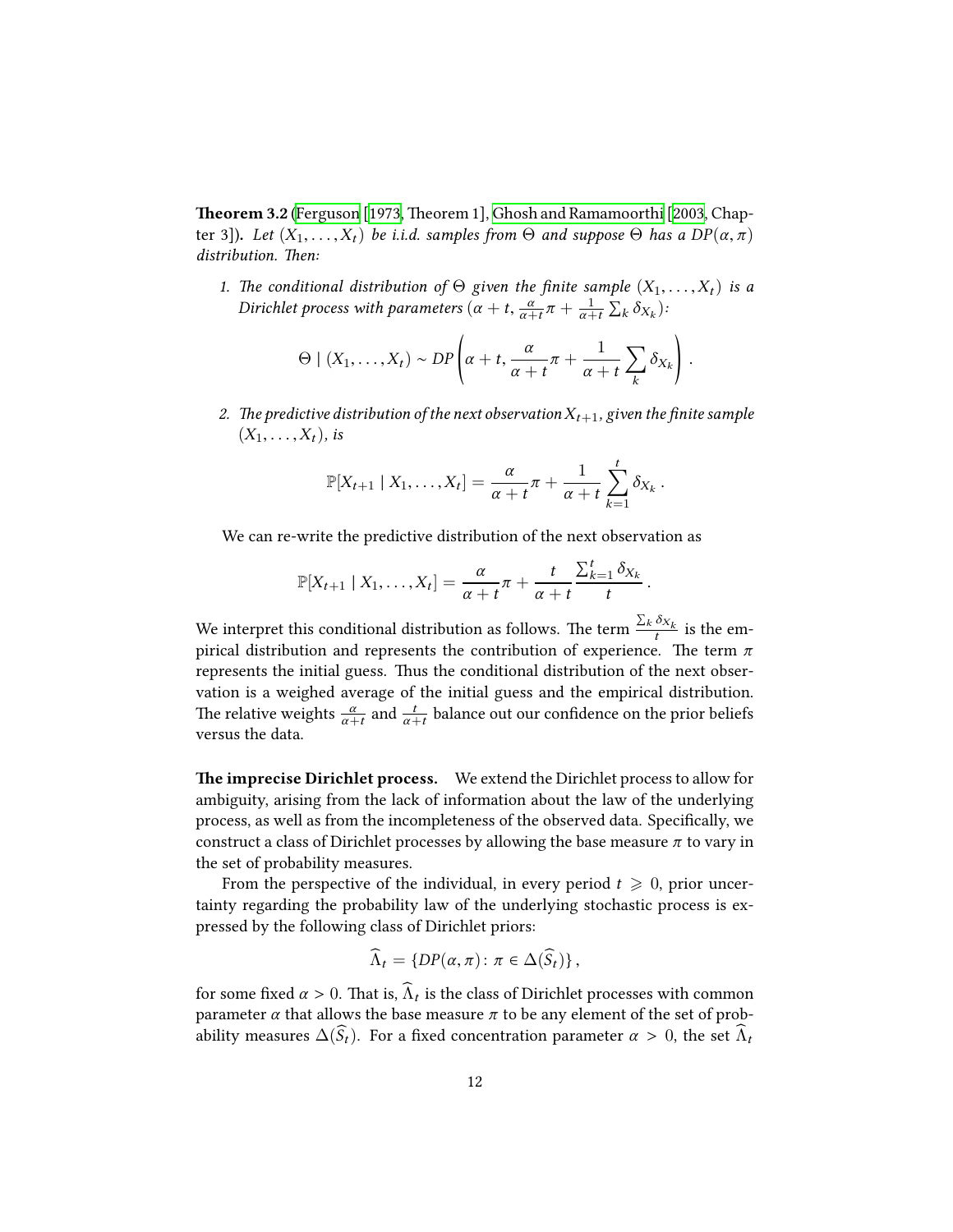combines all Dirichlet priors that the individual can conceive in a given period *t*, thus representing her unconditional belief assessment over the conceivable state space  $S_t$  under the veil of ignorance, before making any observations. We note that the base measure  $\pi$  in the precise Dirichlet process  $DP(\alpha, \pi)$  is interpreted as the initial guess. Therefore, the set  $\Lambda_t$  reflects complete ignorance about the law of the underlying process, since the set of initial guesses is maximal: every conceivable (nontrivial) event  $E \subseteq \widehat{S}_t$  has upper probability of 1 and lower probability of 0 in that set.

In subsequent periods  $t \geq 1$ , the individual updates these unconditional assessments  $\Lambda_t$  in light of the history of observations  $\hat{x}_t$ . However, when reassessing her beliefs, the individual's level of awareness increases over time. With the wisdom of hindsight, she can conceive of many sample paths that are consistent with her observations  $\hat{x}_t$ . She then updates her belief assessment conservatively, allowing for all those possible sample paths.

More precisely, in period  $t$ , if the individual's conceivable state space is  $S_t$ , then she can conceive of all histories of length *t*, that is,

$$
h=(h_1,\ldots,h_t)\in\times_{k=1}^t\widehat{S}_t,
$$

with  $h_k \in \widehat{S}_t$  for every  $k = 1, ..., t$ . Given observations  $\widehat{x}_t$ , we let  $\widehat{H}_t \subseteq \times_{k=1}^t \widehat{S}_t$ denote the set of histories that are *conceivable* in period *t* and *consistent* with the finite history of observations  $\widehat{x}_t$ , that is,

$$
\widehat{H}_t = \left\{ (h_1, \ldots, h_t) \in \times_{k=1}^t \widehat{S}_t : h_k|_{A_k} = (\widehat{x}_t)_k \text{ for } k = 1, \ldots, t \right\}.
$$

Notice that, since the state space may expand over time, usually there will be more than one history consistent with  $\widehat{x}_t$ . In particular, for every  $t \geq 2$ , if at least two consequences are known,  $|\hat{C}_t|\geqslant 2$ , and the individual becomes aware of at least one new action in period *t*, so that  $A_{t-1} \subset A_t$ , then there will be at least two different histories in  $H_t$ . Moreover, regardless of the cardinality of the set  $H_t$ , the last observation  $(\widehat{x}_t)_t$  is  $x_t|_{A_t}$ , which is an element of  $S_t$ . Thus  $h_t = x_t|_{A_t}$  for every  $h = (h_1, \ldots, h_t)$  in  $H_t$ .

The following theorem describes the individual's posterior inferences in the presence of the ambiguity generated by growing awareness.

<span id="page-12-0"></span>**Theorem 3.3.** *Let* (*X*1, . . . ,*Xt*) *be i.i.d. samples from* Θ *and suppose* Θ *has one of the distributions*  $DP(\alpha, \pi)$  *in*  $\Lambda_t$ *. Let also*  $H_t$  *denote the set of histories consistent with the observations*  $\widehat{x}_t$  *generated by*  $\Theta$ *. Then:* 

*1.* The set of conditional distributions of  $\Theta$ , given the histories  $H_t$ , is the set of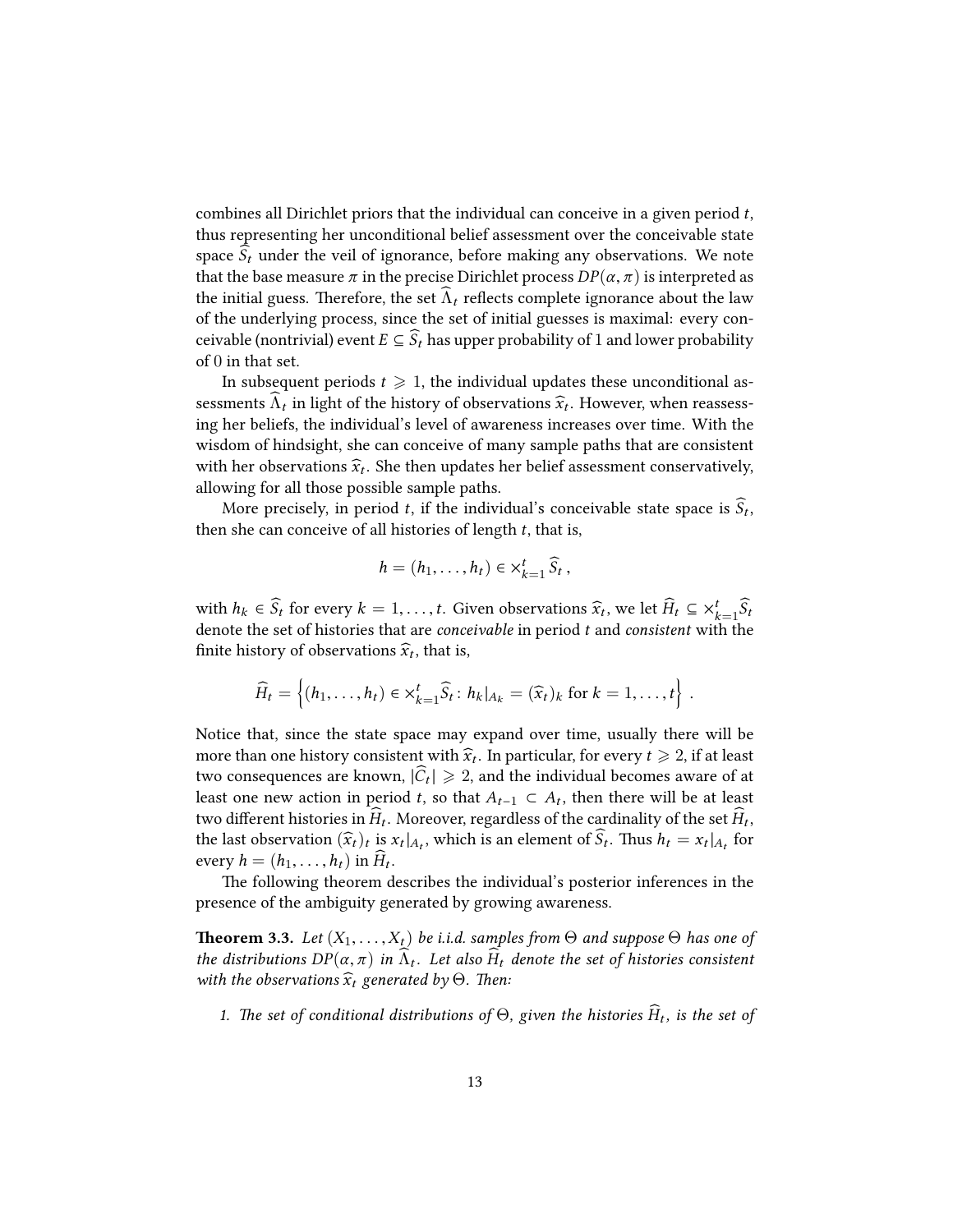*Dirichlet processes:*

$$
\widehat{\Lambda}_t \mid \widehat{H}_t = \left\{ DP \left( \alpha + t, \frac{\alpha}{\alpha + t} \pi + \frac{1}{\alpha + t} \sum_k \delta_{h_k} \right) : \pi \in \Delta(\widehat{S}_t) \text{ and } h \in \widehat{H}_t \right\}.
$$

2. The set of predictive distributions, given the set of histories  $H_t$ , is

$$
\mathbb{P}[X_{t+1}|_{A_t} | \widehat{H}_t] = \left\{ \frac{\alpha}{\alpha+t} \pi + \frac{1}{\alpha+t} \sum_{k=1}^t \delta_{h_k} : \pi \in \Delta(\widehat{S}_t) \text{ and } h \in \widehat{H}_t \right\}.
$$

**Remark 3.4.** Henceforth, we write  $\mathbb{P} \mid \widehat{H}_t$  for the set of predictive distributions  $\mathbb{P}[X_{t+1}|_{A_t} | H_t]$  above.

Having observed  $\widehat{x}_t$ , the individual can conceive of many finite histories *h* ∈ *H*<sub>t</sub>. Theorem [3.3](#page-12-0) says that she updates every prior in  $\Lambda_t$  given every sample history consistent with her observations.

Notice that the influence of the probability measures in  $\Lambda_t$ , the individual's unconditional assessment, on her conditional assessment  $\Lambda_t$  |  $H_t$  is determined by the hyperparameter  $\alpha$  and the length of the history of observations she has seen, that is, *t*. We shall interpret  $\alpha$  as the learning parameter. Since the weight given to the empirical distributions is  $t/(\alpha + t)$ , higher values of  $\alpha$  are associated with a lower degree of confidence of the individual on the accumulated data.<sup>[6](#page-13-0)</sup>

We also note that the degree of imprecision of  $\Lambda_t \mid H_t$  comes from two sources. The first, not surprisingly, relates to the lack of prior information to guide the choice of the base measure  $\pi$  of the (unconditional) Dirichlet prior  $DP(\alpha, \pi)$ . The second arises from the lack of familiarity with the newly discovered events, since the discovery of new actions in a subsequent period *t* increases the number of elements in the set of conceivable histories  $H_t$  of length *t* that are consistent with the observed data  $\widehat{x}_t$ .

The set of predictive distributions  $\mathbb{P} \mid \widehat{H}_t$  represents the conditional assessment the individual has about the next observation. For every event  $E \subseteq S_t$ , this conditional assessment can be summarized by the upper probability

$$
\overline{\rho}_t(E) = \max\{\rho(E) \colon \rho \in \mathbb{P} \mid H_t\}
$$

and the lower probability

$$
\underline{\rho}_t(E) = \min \{ \rho(E) : \rho \in \mathbb{P} \mid \widehat{H}_t \} .
$$

<span id="page-13-0"></span><sup>6</sup>We refer to [Walley](#page-30-8) [\[1996\]](#page-30-8) and [Raiffa and Schlaifer](#page-30-9) [\[1961](#page-30-9)] for discussions about possible choices of *α*.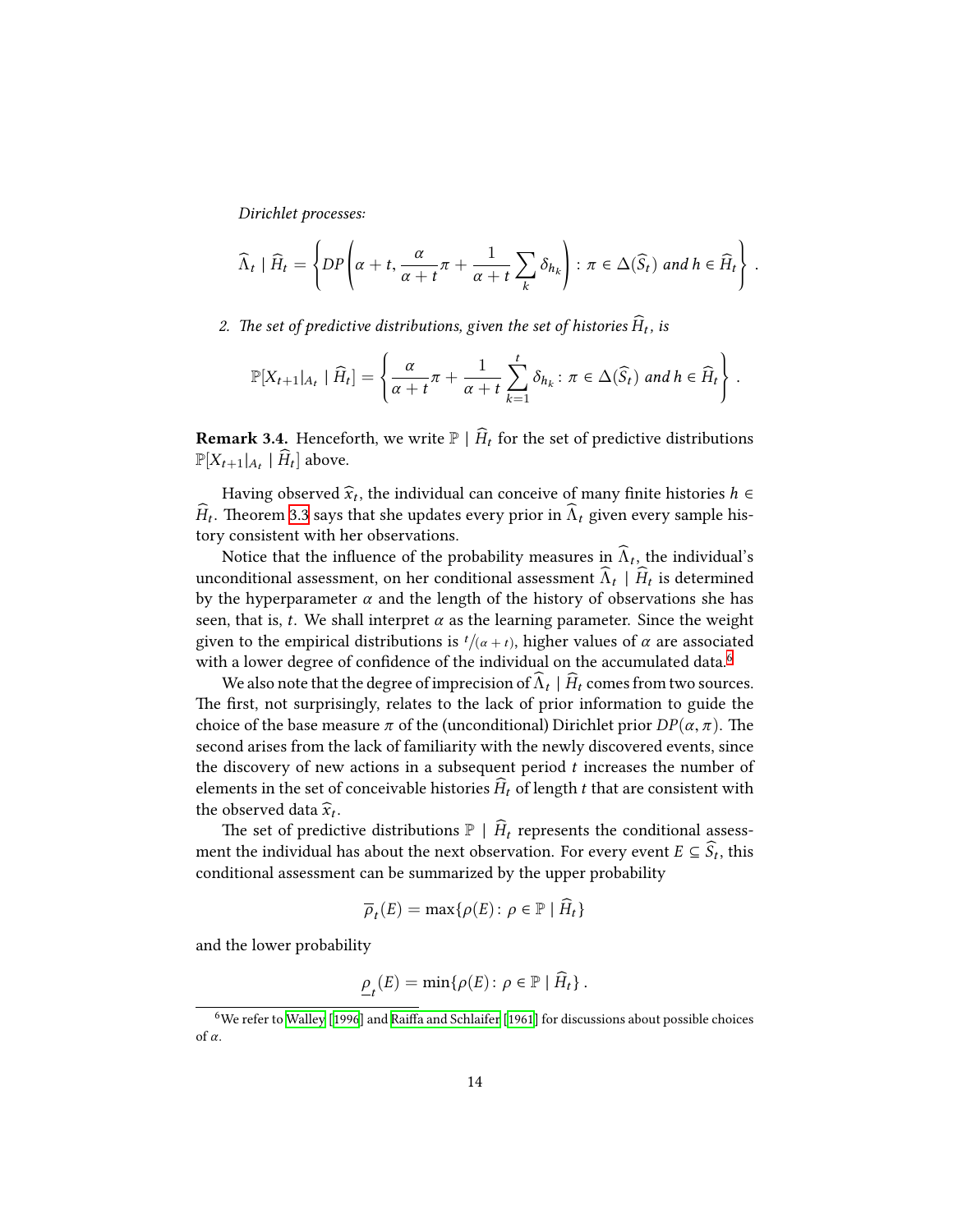Notice that if, for some  $k \leq t$ ,  $h_k \in E$  for every  $h \in H_t$ , then  $\underline{\rho}_t(E) > 0$ . That is, upon making the observation that event *E* has occurred at least once unambiguously, for every conceivable history consistent with the observations, the individual's revised beliefs regarding *E* are bounded away from zero.

<span id="page-14-1"></span>**Remark 3.5.** Given Theorem [3.3,](#page-12-0) it readily follows that for every pair of periods  $t > t'$ :

$$
\mathbb{P} | \widehat{H}_t = \left\{ \left( \frac{\alpha + t'}{\alpha + t} \right) \pi + \left( \frac{t - t'}{\alpha + t} \right) \sum_{k = t' + 1}^t \frac{\delta_{h_k}}{t - t'} : h \in \widehat{H}_t, \pi \in \Delta(\widehat{S}_t) \text{ for which}
$$
  
there exists  $v \in \mathbb{P} | \widehat{H}_{t'}$  such that  $\pi \left( \varphi_{t:t'}^{-1}(s) \right) = v(s)$  for every  $s \in \widehat{S}_{t'}$ 

.

So, in particular, by taking  $t' = t - 1$  we obtain the following equivalent recursive definition for the individual's predictive assessment in period *t*:

$$
\mathbb{P} | \widehat{H}_t = \left\{ \left( \frac{\alpha + t - 1}{\alpha + t} \right) \pi + \frac{\delta_{x_t|_{A_t}}}{\alpha + t} : \pi \in \Delta(\widehat{S}_t) \text{ for which}
$$
  
there exists  $v \in \mathbb{P} | \widehat{H}_{t-1}$  such that  $\pi \left( \varphi_{t:t-1}^{-1}(s) \right) = v(s) \text{ for every } s \in \widehat{S}_{t-1} \right\}.$ 

## <span id="page-14-0"></span>**4 Properties of the model**

In this section, we study the properties of the model. We first provide a characterization of the updating rule that generates the predictive distribution in Theorem [3.3](#page-12-0)–2. We then study the large sample properties of the individual's belief assessment.

#### <span id="page-14-2"></span>**4.1 Internal consistency**

We begin by noting that in any period  $t \geq 0$ , if the decision maker's conceivable state space is *S*, then she can conceive of all future sample paths of any finite length *n*, that is,

$$
f=(f_1,\ldots,f_n)\in\times_{k=1}^nS,
$$

with  $f_k \in S$  for every  $k = 1, ..., n$ . Let  $F_S^n$  denote the set of all such conceivable future sample paths of length *n* and set  $F_S = \cup_{n \geqslant 1} F_S^n$ . In addition, let  $\widehat{S}_\infty$  denote the set of conceivable state spaces the individual will become aware of as a result of the observations she will make. That is,  $S_\infty = \{S_t : t \geq 0\}.$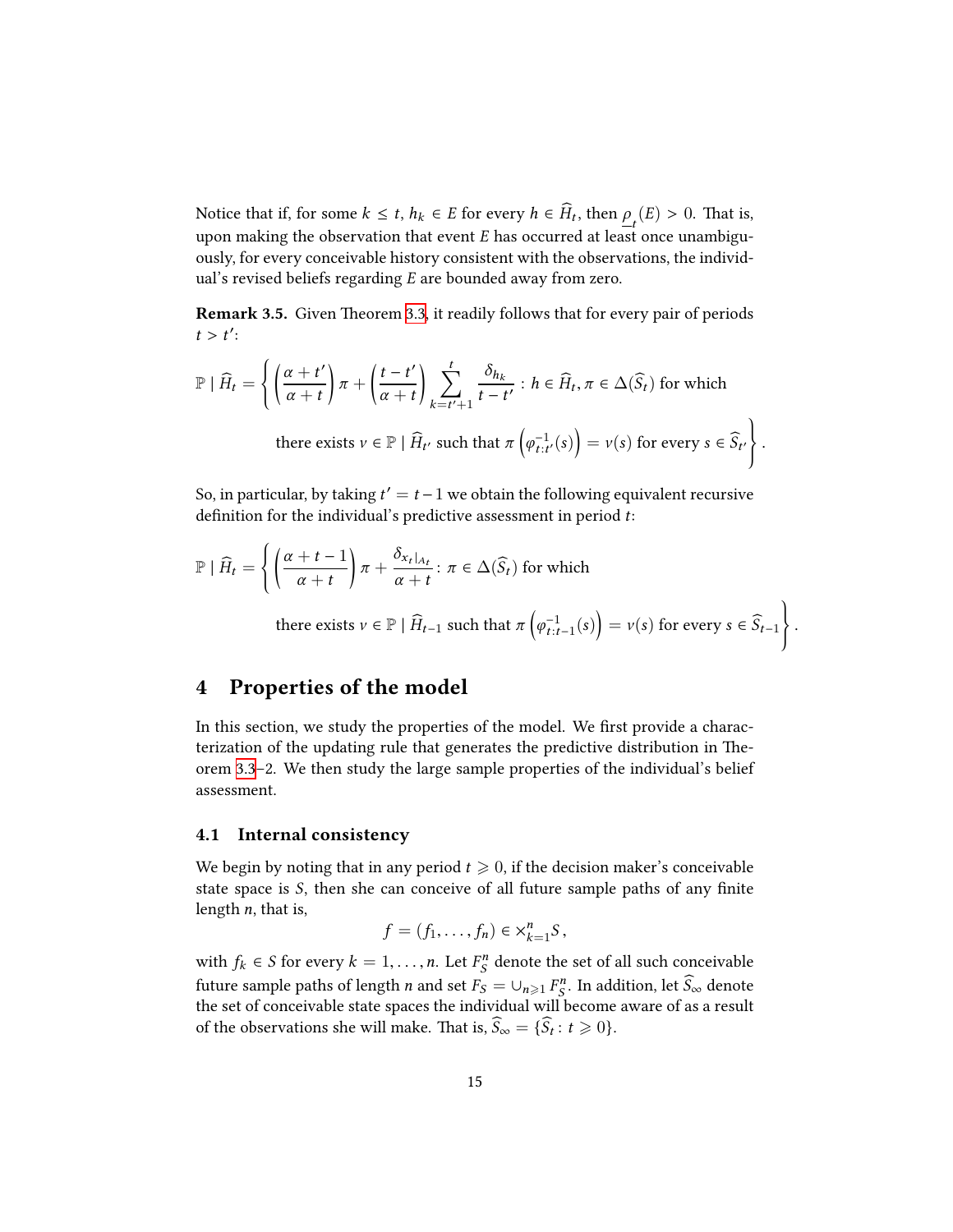Adopting the nomenclature of [Billot et al.](#page-28-1) [\[2005\]](#page-28-1), we define a *probabilistic belief in period t* to be a mapping  $\rho_t^S$ :  $\Delta(S) \times F_S \rightarrow \Delta(S)$ . Given a belief  $\pi \in$  $\Delta(S)$ , we interpret the probabilistic belief  $\rho_t^S(\pi;f)$  as telling us how the individual anticipates that such a belief  $\pi$  in period  $t$  would be revised as a result of observing the conceivable future sample path  $f \in F_S$ .

We consider the following axioms on the family of probabilistic beliefs  $\{\rho_t^S : t \geq 0\}$  $0, S \in \widehat{S}_{\infty}$ .

<span id="page-15-0"></span>**Axiom 1** (RESPONSIVENESS). For every belief  $\pi \in \Delta(S)$  and every future sample **path**  $f = (f_1, \ldots, f_n)$  ∈  $F_S$ :

$$
\{f_1,\ldots,f_n\}\subseteq \operatorname{supp}\rho_t^S(\pi;f)\subseteq \operatorname{supp}\pi\cup\{f_1,\ldots,f_n\}.
$$

<span id="page-15-1"></span>**Axiom 2** (symmetric treatment [of previously unconsidered states])**.** For every pair of state spaces *S* and *S'* and every pair of beliefs  $\pi \in \Delta(S)$ ,  $\pi' \in \Delta(S')$ :

$$
\rho_t^S(\pi; s)(s) = \rho_t^{S'}(\pi'; s')(s'),
$$

whenever  $s \notin \text{supp } \pi \text{ and } s' \notin \text{supp } \pi'.$ 

<span id="page-15-2"></span>**Axiom 3** (INVARIANCE). For every belief  $\pi \in \Delta(S)$  and every future sample path  $f = (f_1, \ldots, f_n) \in F_S$ :

$$
\rho_t^S(\pi; f) = \rho_t^S(\pi; \sigma f),
$$

where  $\sigma f = (f_{\sigma(1)}, \ldots, f_{\sigma(n)})$  and  $\sigma \colon \{1, \ldots, n\} \to \{1, \ldots, n\}$  is a permutation of  $\{1, \ldots, n\}$ .

<span id="page-15-3"></span>**Axiom 4** (LINEARITY IN BELIEFS). For every pair of beliefs  $\pi, \pi' \in \Delta(S)$  and every future sample path  $f \in F_S$ :

$$
\rho_t^S(\beta \pi + (1 - \beta) \pi'; f) = \beta \rho_t^S(\pi; f) + (1 - \beta) \rho_t^S(\pi'; f),
$$

for every  $\beta \in [0, 1]$ .

<span id="page-15-4"></span>Axiom 5 (INTERTEMPORAL COHERENCE). For every pair of periods  $t < t'$ , every belief  $\pi \in \Delta(S)$  and every future sample path  $f = (f_1, \ldots, f_n) \in F_S^n$  with  $n >$ *t* ′ − *t*:

$$
\rho_t^S(\pi; f) = \rho_{t'}^S\left(\rho_t^S(\pi; f_1, \ldots, f_{t'-t}); f_{t'-t+1}, \ldots, f_n\right).
$$

As the name suggests, Axiom [1](#page-15-0) (responsiveness), requires that  $\rho_t^S$  assigns strictly positive weight to every state that appears in the future sample path *f* . Furthermore, a state *s* cannot be in the support of  $\rho_t^{\mathcal{S}}(\pi; f)$  if it is neither in the support of the belief  $\pi$  nor in the future sample path  $f$ .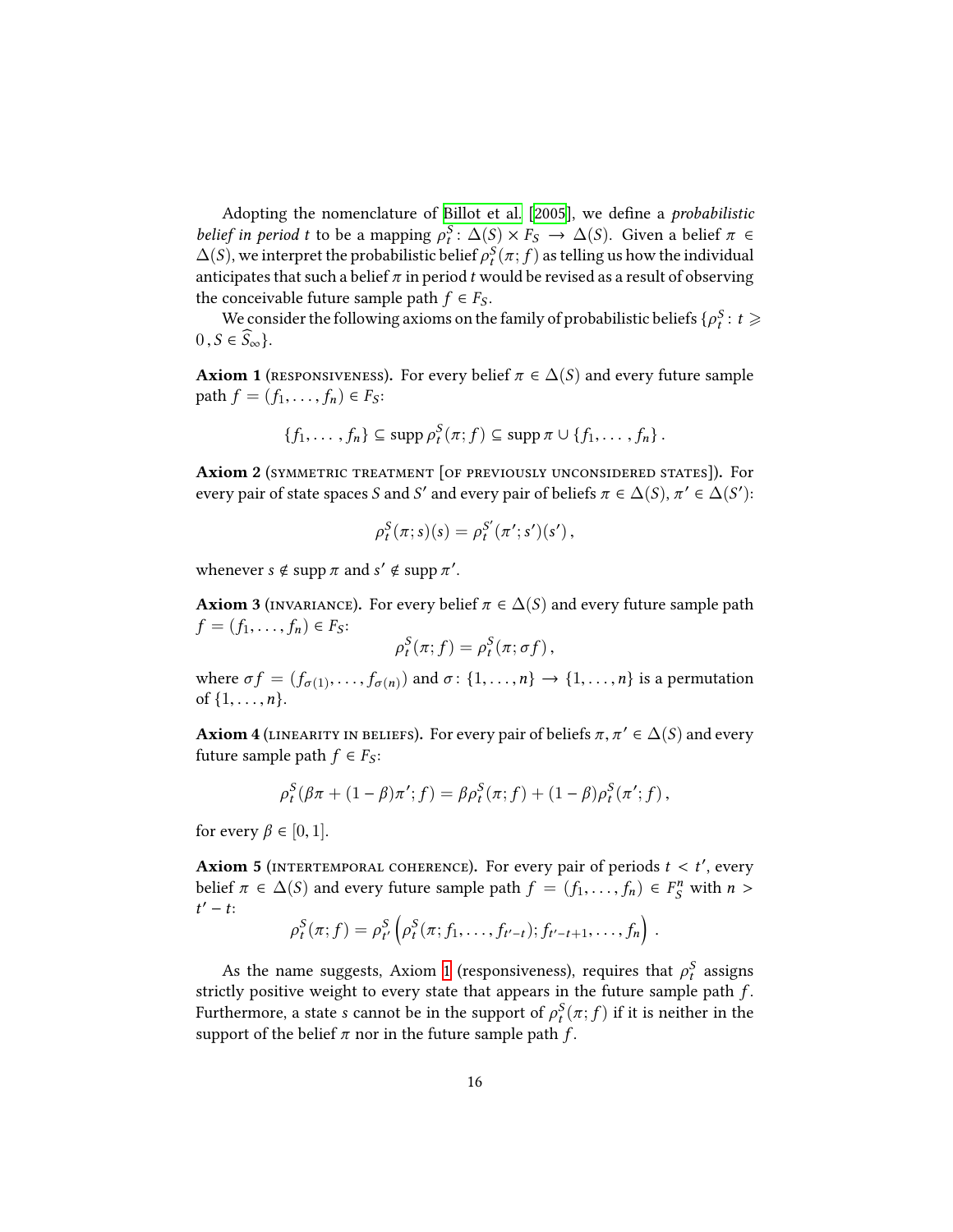Axiom [2](#page-15-1) (symmetric treatment), may be interpreted as requiring, should the decision-maker observe next period a previously unconsidered state, that the (strictly positive) weight that she anticipates being shifted to this previously unconsidered state depends only on the period *t* in which this probabilistic belief is formed.

Axiom [3](#page-15-2) (invariance) is an exchangeability property: future information is interpreted in the same way, regardless of the order in which it arrives. It reflects the conditional exchangeability property of the underlying data generating process.

To explain the normative appeal of Axiom [4](#page-15-3) (linearity in beliefs), recall that any initial belief  $\pi$  may be expressed as the probability weighted sum

$$
\pi = \sum_{s \in S} \pi(s) \delta_s \, .
$$

That is,  $\pi$  is a weighted sum of the Dirac probability measures associated with each element in its support. Noting that  $\rho_t^S(\delta_s; f)$  is the probabilistic belief the individual anticipates she would have starting from the degenerate belief concentrated on the state *s* after observing the sample path *f* , we see from the repeated application of Axiom [4](#page-15-3) that

$$
\rho_t^S(\pi; f) = \sum_s \pi(s) \rho_t^S(\delta_s; f).
$$

That is, the probabilistic belief  $\rho_t^S(\pi;f)$  can be expressed as a mixture of the beliefs in the set  $\{\rho_t^S(\delta_s; f) \colon s \in S\}$  with the weights corresponding to the weight she assigns in her belief *π* to each particular state *s*.

Our final axiom, Axiom [5](#page-15-4) (intertemporal coherence), is a consistency property. It ensures that the family of probabilistic beliefs exhibits an appropriate "law of iterative conditioning."

Together, these five axioms characterize the anticipated revision of beliefs being undertaken in accordance with a Dirichlet process.

<span id="page-16-0"></span>**Theorem 4.1.** Suppose that  $|S_t| \geq 3$  for some  $t \geq 0$ . Then the following are equiv*alent.*

- *1. The family of probabilistic beliefs*  $\{\rho_t^S : t \geq 0, S \in \widehat{S}_\infty\}$ *, satisfies Axioms 1 [5](#page-15-4) (responsiveness, symmetric treatment, invariance, linearity in beliefs and intertemporal coherence).*
- *2. In every period*  $t \geq 0$  *and for each*  $S \in \widehat{S}_{\infty}$  *the probabilistic belief*  $\rho_t^S$ *, takes the following form: for each belief*  $\pi \in \Delta(S)$ *, each future sample path*  $f =$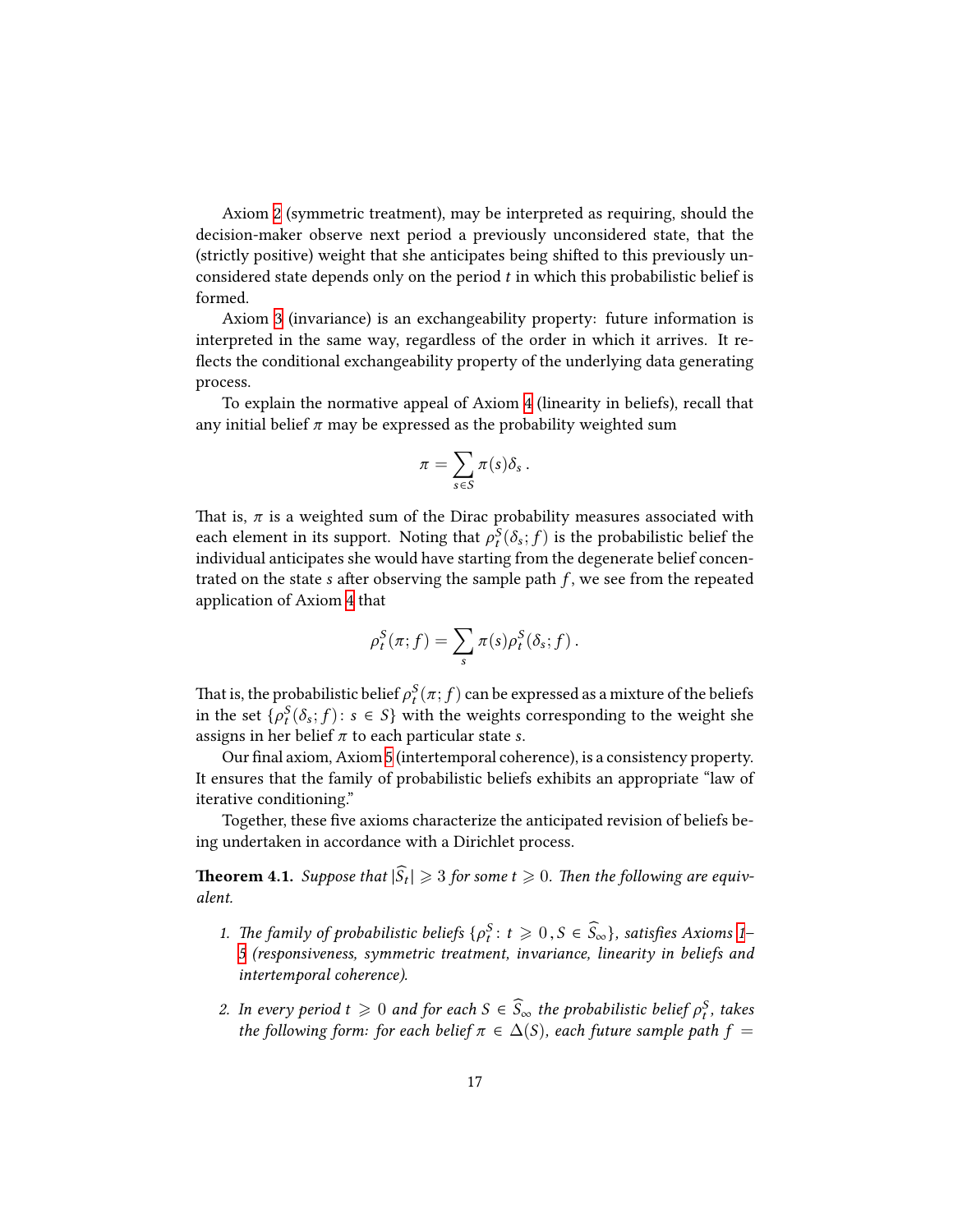$$
(f_1,\ldots,f_n) \in F_S
$$
  

$$
\rho_t^S(\pi;f) = \frac{\alpha+t}{\alpha+t+n}\pi + \frac{n}{\alpha+t+n}\sum_{k=1}^n \frac{1}{n}\delta_{f_k},
$$

*where*  $\alpha \geqslant 0$ *.* 

For any family of probabilistic beliefs satisfying the five axioms above, Theorem [4.1](#page-16-0) implies that the individual's conditional assessment in period *t* as specified in part 2 of Theorem [3.3](#page-12-0) may be reexpressed in terms of the probabilistic belief  $\rho_0^{S_t}$  as follows.

$$
\mathbb{P} | \widehat{H}_t = \left\{ \rho_0^{\widehat{S}_t}(\pi; h) \colon h \in \widehat{H}_t, \pi \in \Delta(\widehat{S}_t) \right\}.
$$

That is, we can view  $\mathbb{P} \mid \widehat{H}_t$  as the set of probability beliefs the individual in period 0 would anticipate her assessment in period *t* would be, if she had been aware in period 0 of what her conceivable state space in period *t* would be, as well as what were all the conceivable histories in  $H_t$  that would be consistent with her observations up to and including period *t*.

Alternatively, employing the second of the equivalent expressions for  $\mathbb{P} \mid \widehat{H}_t$ from Remark [3.5,](#page-14-1) we obtain the recursive formulation given by:

$$
\mathbb{P} | \widehat{H}_t = \left\{ \rho_{t-1}^{\widehat{S}_t}(\pi; x_t |_{A_t}) : \pi \in \Delta(\widehat{S}_t) \text{ for which there exists } v \in \mathbb{P} | \widehat{H}_{t-1}
$$
  
such that  $\pi \left( \varphi_{t:t-1}^{-1}(s) \right) = v(s) \text{ for every } s \in \widehat{S}_{t-1} \right\}.$ 

We conclude this section by comparing our probability assignment rule with the similarity-based probability assignment rule introduced and axiomatized by [Billot et al.](#page-28-1) [[2005\]](#page-28-1). Formally, the intersection of our probability assignment rule and theirs is the limiting case in which our learning parameter  $\alpha$  is equal to zero and their similarity weighting function is constant. That is, the case in which all the elements of any "database" (the analog of our conceivable histories) in their setting are (considered) equally similar. As there is no increasing awareness in their model, their probability assignment is always precise.

#### <span id="page-17-0"></span>**4.2 External consistency**

We now investigate whether, as the sample size increases, the decision maker's assessment regarding known events converges in some meaningful sense to the true posterior probability of the event, according to the data generating process.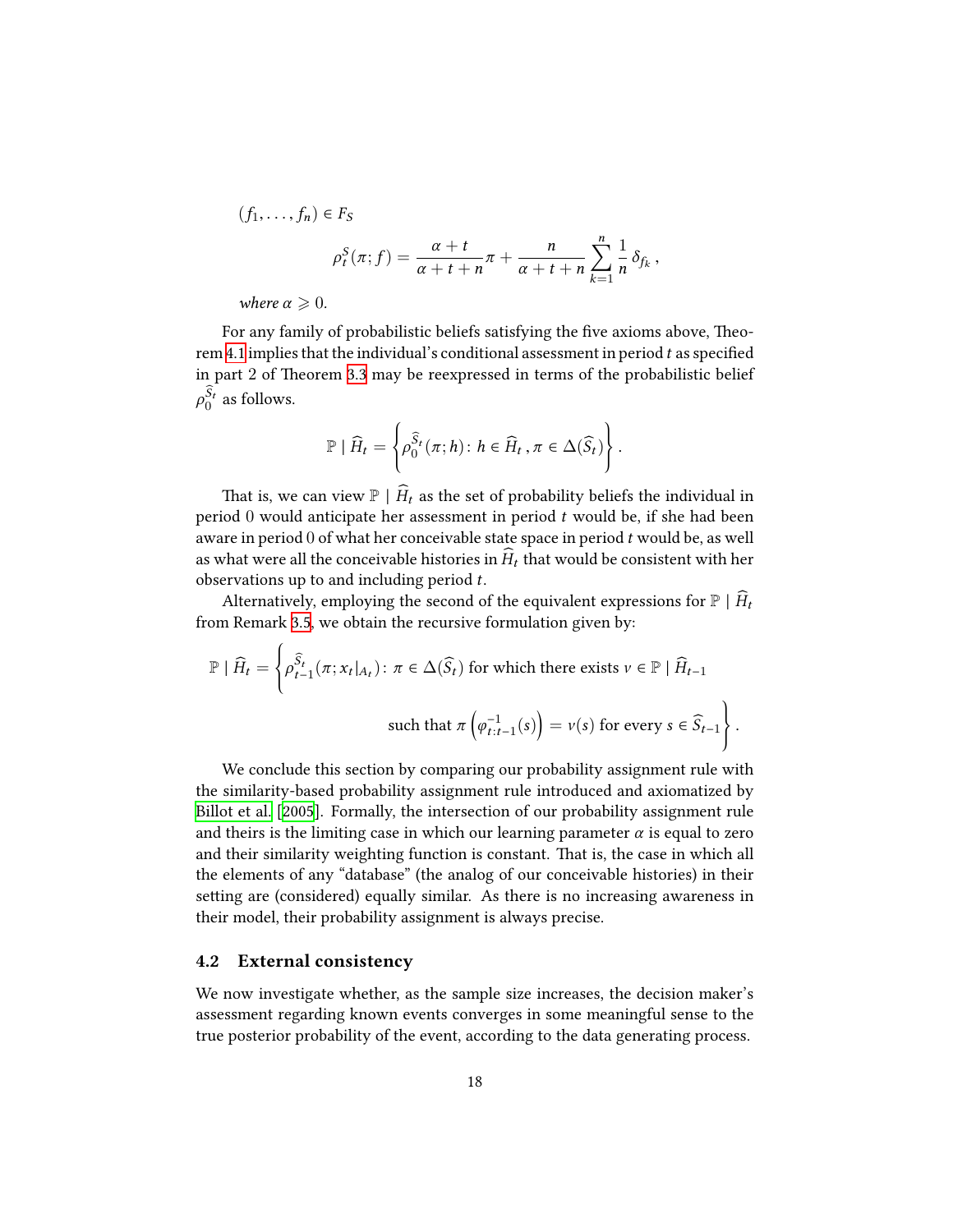The ambient sample space  $(\Omega, \mathscr{F}, \mu)$  describes every possible outcome of all sources of randomness. However, from the perspective of the individual, the particular choice of this space is immaterial. The individual only cares about the sequence of induced distributions defined by

$$
\mu_t(B) = \mu(X_t \in B)
$$

for every *B* in the  $\sigma$ -algebra  $\mathscr B$  of Borel subsets of  $\mathbb C^{\mathbb A}.$ 

Furthermore, the individual's perception of these distributions is restricted by her current level of awareness, which has two implications. First, the individual can conceive of the idea of the unknown, that is, she is cognizant of her unawareness. She can thus conceive of random variables that may take the intangible value  $\theta_t$  in period *t*. Let  $\mathbb{C} = \mathbb{C} \cup \{\theta_0, \theta_1, \ldots\}$  denote the set of extended consequences and consider the set  $\widetilde{\mathbb{C}}^{\mathbb{A}}$  of functions from  $\mathbb A$  into  $\widetilde{\mathbb C}$ . Endow  $\widetilde{\mathbb C}$  with the *σ*-algebra *C* generated by the union of the Borel *σ*-algebra on C and the discrete *σ*-algebra on  $\{\theta_0, \theta_1, \ldots\}$ . Let  $\widetilde{\mathscr{B}} = \sigma(B^a : a \in A)$  denote the *σ*-algebra of subsets of  $\widetilde{\mathbb{C}}^{\mathbb{A}}$  generated by the cylinder sets

$$
B^a = \text{proj}_a^{-1}(B)
$$

for every set *B* in  $\mathscr C$  and every action  $a \in A$ . We shall abuse notation and identify the random variable  $X_t$ , which takes values in  $\mathbb{C}^{\mathbb{A}},$  with the coextension of  $X_t$  that takes values in the larger range space  $\mathbb{C}^{\mathbb{A}}$ .

Second, in every period, the individual can only observe the realized consequences associated with the actions in the set known to her. Because the individual can only learn the distributions of consequences induced by the actions already discovered by her, learning is not uniform. To deal with this issue, take as given period *t* ′ . The set *A<sup>t</sup>* ′ consists of all actions known to the individual in the given period  $t'$ . Consider the set  $\widetilde{\mathbb{C}}^{A_{t'}}$  of functions from  $A_{t'}$  into  $\widetilde{\mathbb{C}}$  and endow it with  $\mathscr{B}_{t'} = \sigma(B^a: a \in A_{t'})$ , that is, the  $\sigma$ -algebra of subsets of  $\widetilde{\mathbb{C}}^{A_{t'}}$  generated by the cylinder sets

$$
B^a = \text{proj}_a^{-1}(B)
$$

for every set *B* in *C* and every  $a \in A_{t'}$ . If  $g: \mathbb{C}^{A_{t'}} \to \mathbb{R}$  is a bounded,  $\mathscr{B}_{t'}$ measurable function, then the individual's (conditional) assessment of *д* in period  $t \geq t'$  is given by the collection of conditional expectations

$$
\mathbb{E}_{\mu}\left[\sum g(\psi_t(X_{t+1}|_{A_t})|_{A_{t'}})\rho[\psi_t(X_{t+1}|_{A_t})] | \mathcal{G}_t\right]
$$

for every  $\rho \in \mathbb{P} \mid \hat{H}_t$ . There is learning if these assessments become closer to the true expectation  $\mathbb{E}_{\mu}[g(X_{t+1}|_{A_{t'}}) \mid \mathscr{G}_{t}]$  as the sample size increases.<sup>[7](#page-18-0)</sup>

<span id="page-18-0"></span><sup>&</sup>lt;sup>7</sup>We note that the function  $q$  could be any bounded, measurable function. In particular, if  $q$  is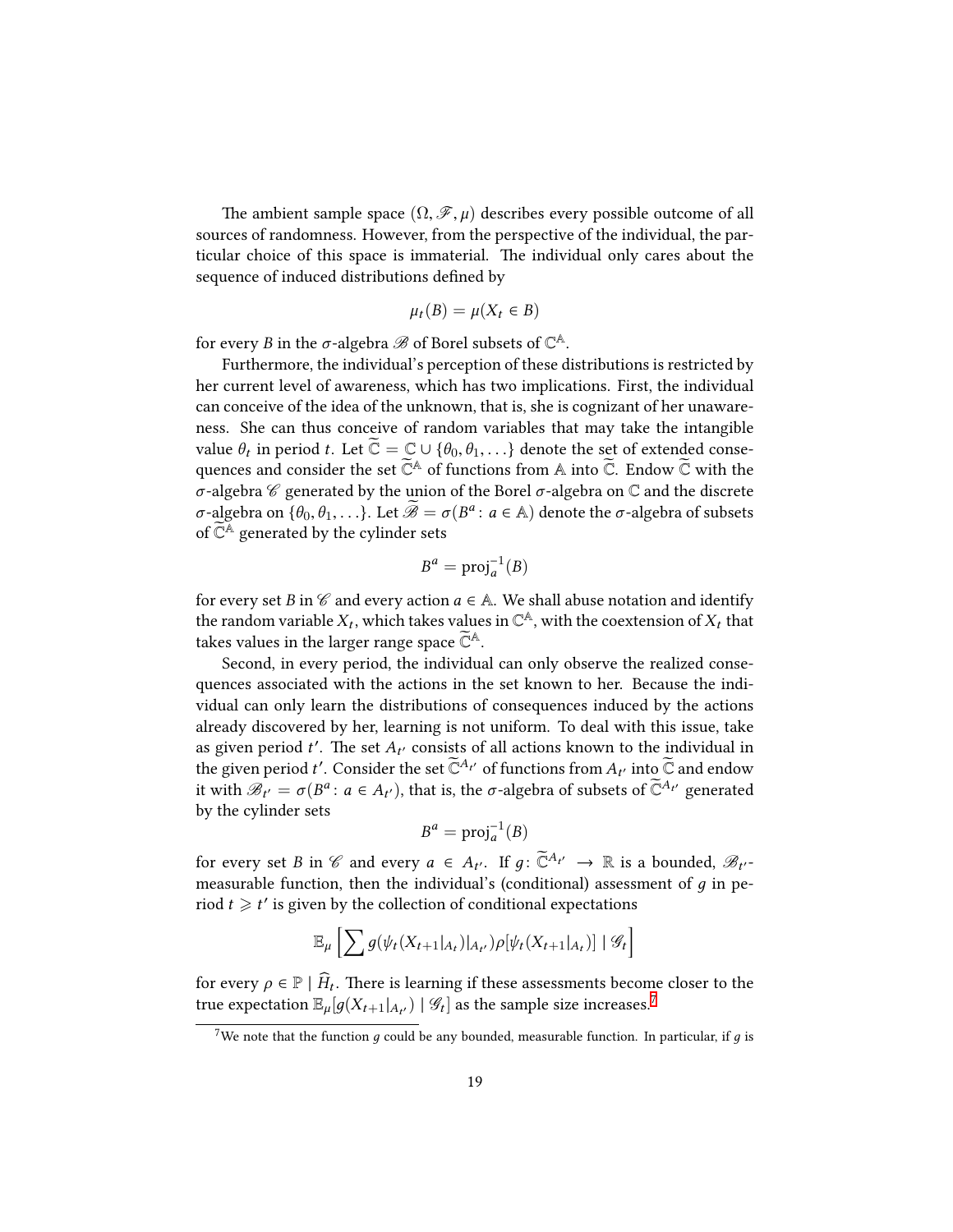Our main result, Theorem [4.2,](#page-19-0) formalizes these ideas. It conveys the sense in which the individual learns in the long run. Essentially, it says that the limiting distribution induced over consequences by the actions in  $A_{t'}$  and the individual's assessment of this distribution become indistinguishable from the point of view of integrating bounded, measurable functions.

If  $(\Omega, \mathcal{F}, \mu)$  is a measure space and  $(X_t)_{t\geq 1}$  is a sequence of random variables with values in an arbitrary measurable space, then we can define the following notion of countably generated sets of converging functions.

Consider a family G of real-valued, measurable functions such that for every  $q \in \mathbb{G}$  there exists a random variable  $V_q$  such that

$$
\mathbb{E}_{\mu}[g(X_{t+1}) \mid \mathscr{G}_t] \to V_g \qquad \mu\text{-a.s.}
$$

We say that  ${\mathbb G}$  is *countably generated* whenever it contains a countable subset  ${\mathbb G}^0$ such that

$$
\mathbb{E}_{\mu}[g(X_{t+1}) \mid \mathcal{G}_t] \to V_g \qquad \mu\text{-a.s.}
$$

uniformly for every  $q \in \mathbb{G}$  if and only if the convergence happens uniformly for every  $g \in \mathbb{G}^0$ .

<span id="page-19-0"></span>**Theorem 4.2.** Fix some  $t' \geq 1$ . If  $(X_t)_{t \geq 1}$  is conditionally exchangeable and G is *a* countably generated family of bounded,  $\mathscr{B}_{t'}$ -measurable functions  $g\colon \widetilde{\mathbb{C}}^{A_{t'}}\to \mathbb{R}$ , *then for every*  $g \in \mathbb{G}$  *there exists a random variable*  $V_g$  *such that*  $\mathbb{E}_{\mu}[g(X_{t+1}|_{A_{t'}}))$  $\mathscr{G}_t] \rightarrow V_g$   $\mu$ -a.s. and

1. 
$$
\mathbb{E}_{\mu} \left[ \max_{\rho \in \mathbb{P}[\hat{H}_t} \sum g(\psi_t(X_{t+1}|_{A_t}) |_{A_{t'}}) \rho[\psi_t(X_{t+1}|_{A_t})] \middle| \mathcal{G}_t \right] \to V_g
$$
  $\mu$ -a.s. and  
\n2.  $\mathbb{E}_{\mu} \left[ \min_{\rho \in \mathbb{P}[\hat{H}_t} \sum g(\psi_t(X_{t+1}|_{A_t}) |_{A_{t'}}) \rho[\psi_t(X_{t+1}|_{A_t})] \middle| \mathcal{G}_t \right] \to V_g$   $\mu$ -a.s.

A useful feature of this model is that it is possible to measure the degree of imprecision or ambiguity of the individual's beliefs for every event she is aware of. We say that the *degree of ambiguity* associated with an event  $E \subseteq S_t$  in period *t* is the difference between the upper and the lower probabilities:

$$
\Delta_t(E) = \overline{\rho}_t(E) - \underline{\rho}_t(E).
$$

an indicator function on an event, then the individual learns the probability of that event. If  $q$  is a payoff function over the consequences of a particular action, then the individual learns the expected payoff of that action.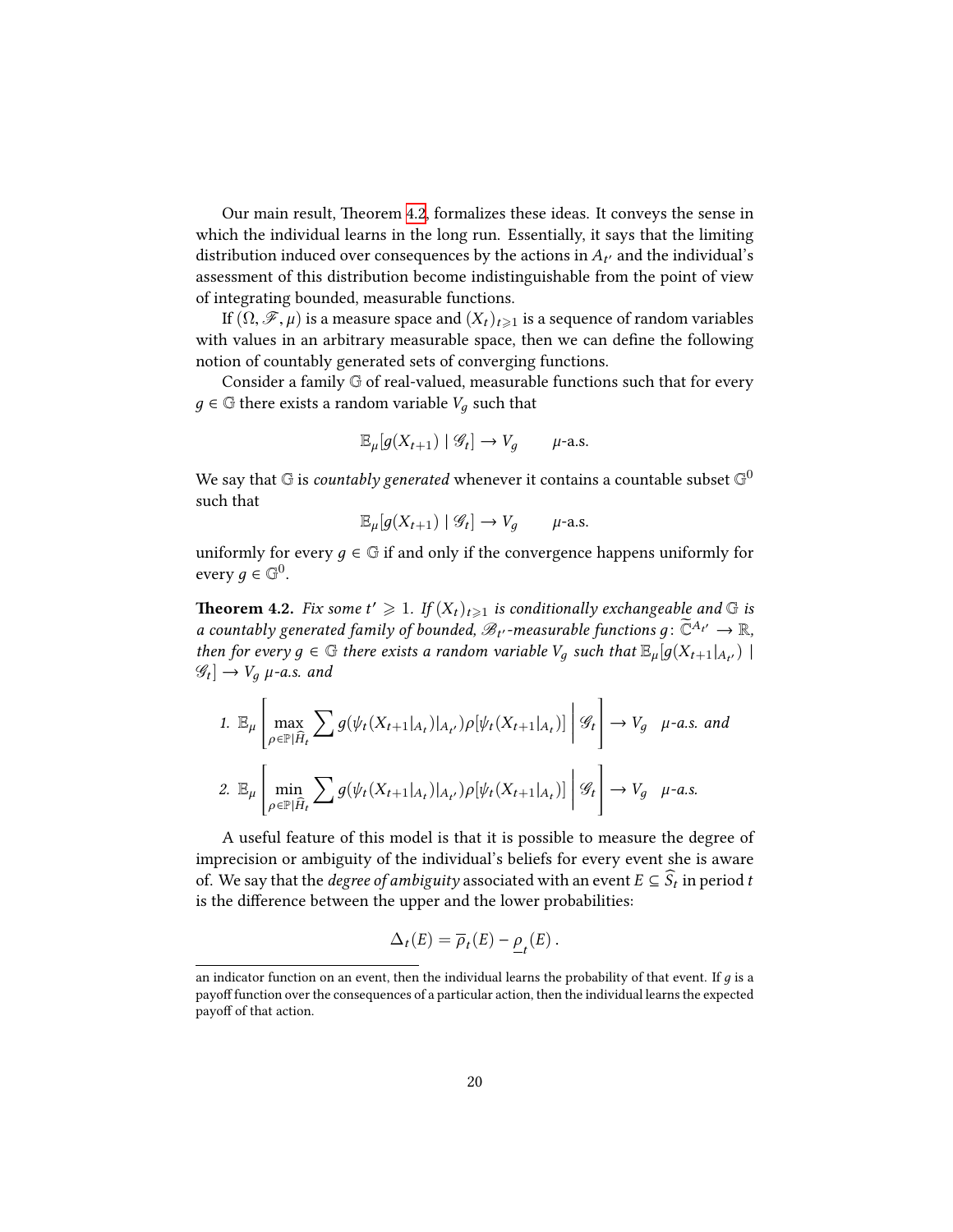The following corollary is an easy consequence of Theorem [4.2](#page-19-0). It establishes that ambiguity is associated with lack of familiarity or information regarding conceivable events. There is resolution of ambiguity over time, but it is only partial, in the sense that the individual sees the events she just became aware of as more ambiguous.

**Corollary 4.3.** *Fix some*  $t' \geq 1$  *and let*  $E \subseteq \widehat{S}_{t'}$ *. Then for*  $t > t'$ *,* 

 $\Delta_t(\varphi_{t':t}(E)) \to 0$  *µ-a.s.* 

# <span id="page-20-0"></span>**5 Merging of opinions**

This section considers the problem of a group of agents who need to make a collective decision involving the (uncertain) value of possible plans of action. Initially, their beliefs may not be consistent, but they will have some opportunity to jointly gather evidence regarding the stochastic outcome of each plan of action available before they make a final decision.

The group consensus formation problem has been studied extensively. Among Bayesians, there is a lot of controversy regarding which is the best procedure for aggregating beliefs—many desirable properties lead to dictatorial aggregation rules (see [Genest and Zidek](#page-29-9) [[1986](#page-29-9)] for a survey of classical aggregation methods and impossibility theorems). [Shafer](#page-30-10) [[1986\]](#page-30-10) and [Walley](#page-30-11) [[1991,](#page-30-11) Chapter 4] propose belief aggregation methods, based on theories of imprecise probability, that seem to perform better and avoid dictatorial rules [see also [Crès, Gilboa, and Vieille](#page-29-10), [2011](#page-29-10)]. Going beyond the realm of belief aggregation and into the territory of multi-Bayesian decision problems does not help. These impossibility results carry through if one incorporates preferences into the problem—as illustrated by [Hyl](#page-29-11)[land and Zeckhauser](#page-29-11) [[1979\]](#page-29-11). For surveys, we refer to [Weerahandi and Zidek](#page-30-12) [[1981](#page-30-12), [1983](#page-31-0)], and [Zidek](#page-31-1) [[1988](#page-31-1)]; [Gilboa, Samet, and Schmeidler](#page-29-12) [\[2004\]](#page-29-12) is a rare positive result in this area.

We focus on the aggregation rule determined by unanimity voting, whereby an action is acceptable if and only if it is acceptable for every individual in the group. We show that the beliefs of the members of the group merge with increasing information, as a corollary of Theorem [4.2](#page-19-0).

Consider a group of *n* individuals who must reach a consensus regarding the value of each act or plan of action in a common, finite set of possible actions A. Suppose that each individual *i* has a prior assessment of the expected value of each action in  $A$ . For the purposes of this section, the choice of the set  $A$  is arbitrary. For example, it could happen that only actions "observable" by all individuals are considered. In this case,  $A$  is the intersection of the individual sets of actions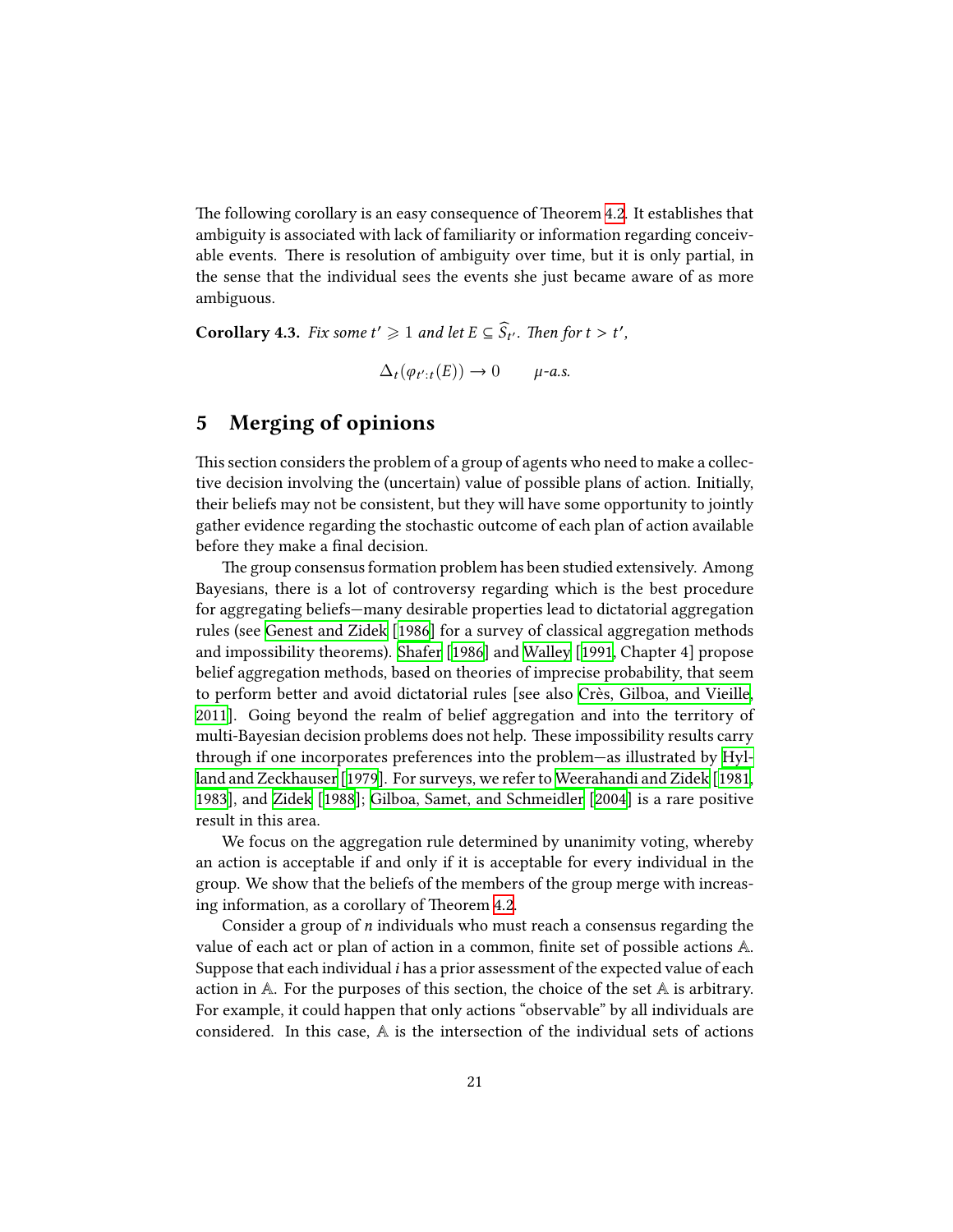known by each expert, that is,  $\mathbb{A} = \cap_{i=1}^n A^i$ . Alternatively, it could also happen that the individuals are set out to find a cooperative solution to a complex problem, about which each expert has only a partial understanding. In this case, they could have engaged in a pre-play communication and agreed on the set that represents the combined knowledge of all in the group. Then the appropriate description of the problem is to take A to be the union of all individual sets of feasible acts, thus  $\mathbb{A} = \cup_{i=1}^n A^i$ . We also assume that there is a common set  $\mathbb C$  of consequences and that the group agrees with respect to the return associated with each of these consequences. That is, there exists a bounded and measurable function  $v: \mathbb{C} \to \mathbb{R}$ that expresses the common value assigned by all individuals to each consequence in  $\mathbb{C}$ . Let  $C_0 \subseteq \mathbb{C}$  denote the finite subset of consequences known to the experts in period 0.

We assume that each individual in the group is Bayesian and makes inferences from the observed data by updating a Dirichlet process prior. In period 0, expert *i*'s assessment is represented by a Dirichlet prior on  $\mathbb{C}^A$  with base measure  $\pi_0^i$ , with support on the set  $C_0^{\mathbb{A}}$ , and common concentration parameter  $\alpha > 0$ .<sup>[8](#page-21-0)</sup> The interpretation is that  $\pi_0^i$  represents the initial guess of expert *i* and  $\alpha$  represents the experts' unanimous confidence in their initial estimation.

The evolution of the experts assessment goes as follows. In period 0, expert*i*'s belief is represented by the probability measure  $\pi_0^i \in \Delta(\mathbb{C}^{\mathbb{A}})$ . For every period  $t \ge 1$ , after the group publicly observes the sample  $X_1 = x_1, \ldots, X_t = x_t$ , expert *i* updates her assessment by computing the predictive probability under the Dirichlet posterior, that is,

$$
\mathbb{P}_t^i[X_{t+1} \in \cdot \mid X_1, \ldots, X_t] = \frac{\alpha}{\alpha + t} \pi_0^i[\cdot] + \frac{1}{\alpha + t} \sum_{k=1}^t \delta_{X_k}(\cdot).
$$

The group's belief is then represented by the set of predictive probabilities

$$
\mathbb{P}_t^G | X_1, \ldots, X_t = \{ \mathbb{P}_t^i [X_{t+1} \cdot | X_1, \ldots, X_t] : i = 1, \ldots, n \}.
$$

Notice that the group's beliefs  $\mathbb{P}^G_t \mid X_1, \ldots, X_t$  is a subset of the set of predictive distributions  $\mathbb{P}$  |  $\hat{H}_t$  described in Theorem [3.3,](#page-12-0) when we let  $A_t = \mathbb{A}$  for every period *t*.

Furthermore, each individual *i* evaluates action *a* by the expectation

$$
\mathbb{E}_t^i[a \mid X_1,\ldots,X_t] = \sum_{x \in \text{supp } \mathbb{P}_t^i} \mathbb{P}_t^i[x \mid X_1,\ldots,X_t] \, v \circ a(x) \, .
$$

<span id="page-21-0"></span><sup>&</sup>lt;sup>8</sup>The assumption that the experts share a common concentration parameter  $\alpha$  is made for simplicity and it could be relaxed.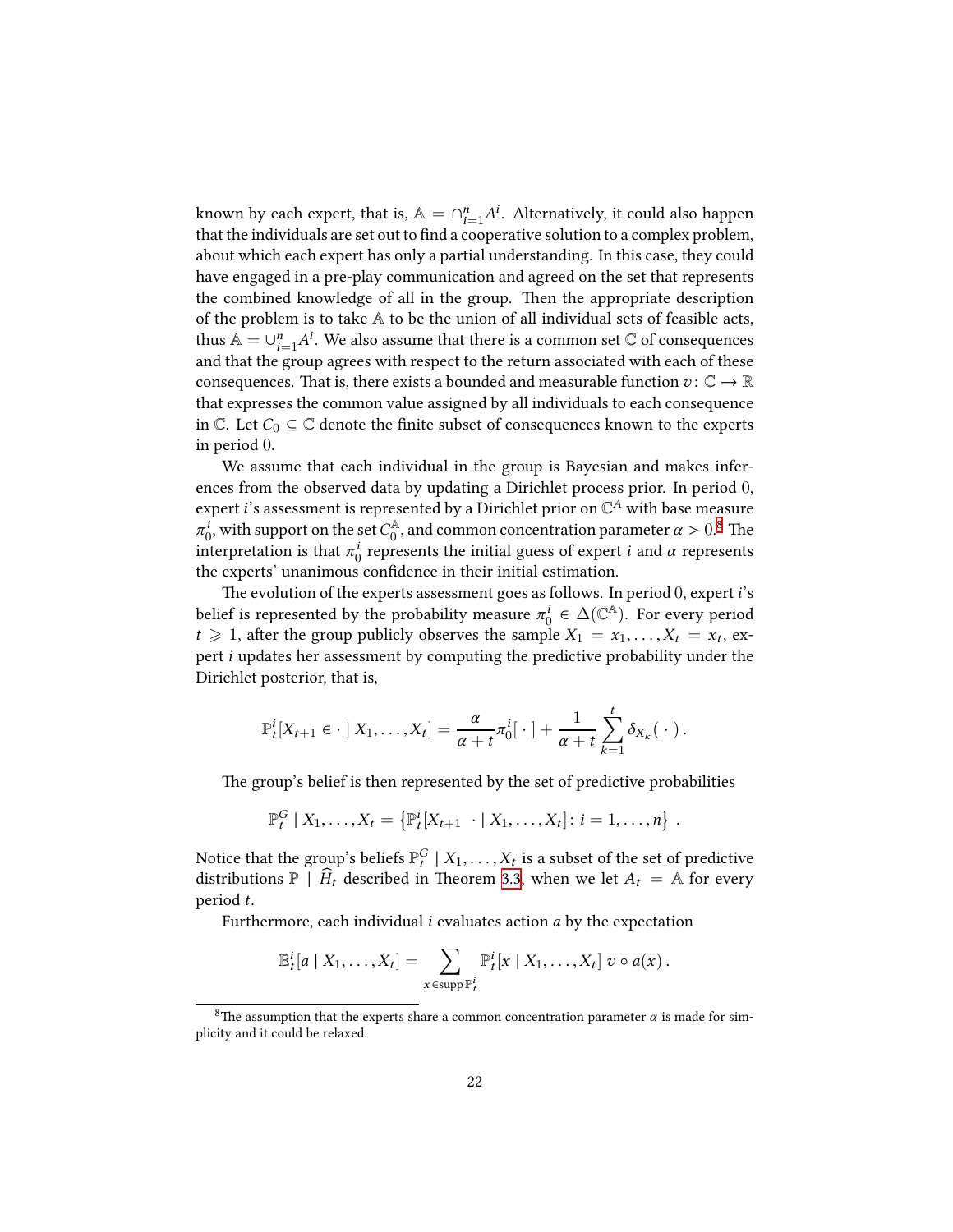Therefore, the consensus of the group at *t* is represented by the lower and upper expectations. That is, the aggregated opinion of the group is given by the pair of functionals  $\underline{E}_t\colon\mathbb{C}^{\mathbb{A}}\to\mathbb{R}$  and  $\overline{E}_t\colon\mathbb{C}^{\mathbb{A}}\to\mathbb{R}$ , defined by

$$
\underline{E}_t(a) = \min \left\{ \mathbb{E}_t^i[a \mid X_1, \ldots, X_t] : i = 1, \ldots, n \right\},
$$

and

$$
\overline{E}_t(a) = \max \left\{ \mathbb{E}_t^i[a \mid X_1, \ldots, X_t] : i = 1, \ldots, n \right\} .
$$

The following result follows from Theorem [4.2](#page-19-0). It establishes that the group's lower and upper expectations merge as the experts revise their opinions in view of the information gathered over time.

<span id="page-22-0"></span>**Corollary 5.1.** *If*  $(X_t)_{t\geq 1}$  *is conditionally exchangeable, then for every action a* 

$$
|\overline{E}_t(a) - \underline{E}_t(a)| \to 0 \qquad \mu\text{-}a.s.
$$

Corollary [5.1](#page-22-0) provides, to some extent, circumstances under which the common prior assumption may be justified. It implies that the posterior beliefs of different agents merge, after observing a sufficiently long history of past, public signals. The common prior could be understood as the limiting posterior of agents who have been observing the realization of a common signal for a sufficiently long time before the economic interaction being studied begins.

It is worth noting that the argument proposed here avoids, at least partially, the shortcomings of alternative arguments in support of the common prior as-sumption.<sup>[9](#page-22-1)</sup> From a Bayesian statistics point of view, even in the single-person decision problem, agents need to assign positive probability to the true parameter. In the multi-person problem, these results require that individuals agree on which events should be assigned positive probability (mutual absolute continuity condi-tion).<sup>[10](#page-22-2)</sup> These assumptions seem barely weaker than the common prior assumption itself. By applying the consistency results of our learning model, however, it is possible to show convergence of posterior beliefs even when the individuals' prior beliefs are mutually singular.

The common prior assumption has also been justified from a frequentist point of view, by the argument that past experiences wash away differences in beliefs, because limiting relative frequencies can be commonly learned. Corollary [5.1](#page-22-0) has the same flavor. It should be noted, however, that contrary to most of the results available, our convergence results do not require stationarity of the underlying stochastic process.<sup>[11](#page-22-3)</sup>

<span id="page-22-2"></span><span id="page-22-1"></span> $^9\!$  For a survey of such arguments, we refer to [Morris](#page-30-13) [[1995](#page-30-13)].

 $^{10}\rm{The}$  absolutely continuous condition was suggested by [Blackwell and Dubins](#page-28-4) [[1962](#page-28-4)]. [Kalai and](#page-29-13) [Lehrer](#page-29-13) [\[1993\]](#page-29-13) formalized this argument in a game theoretic setting, in which learning leads to Nash equilibrium.

<span id="page-22-3"></span><sup>11</sup>See, for example, [Kurz](#page-30-14) [\[1994\]](#page-30-14).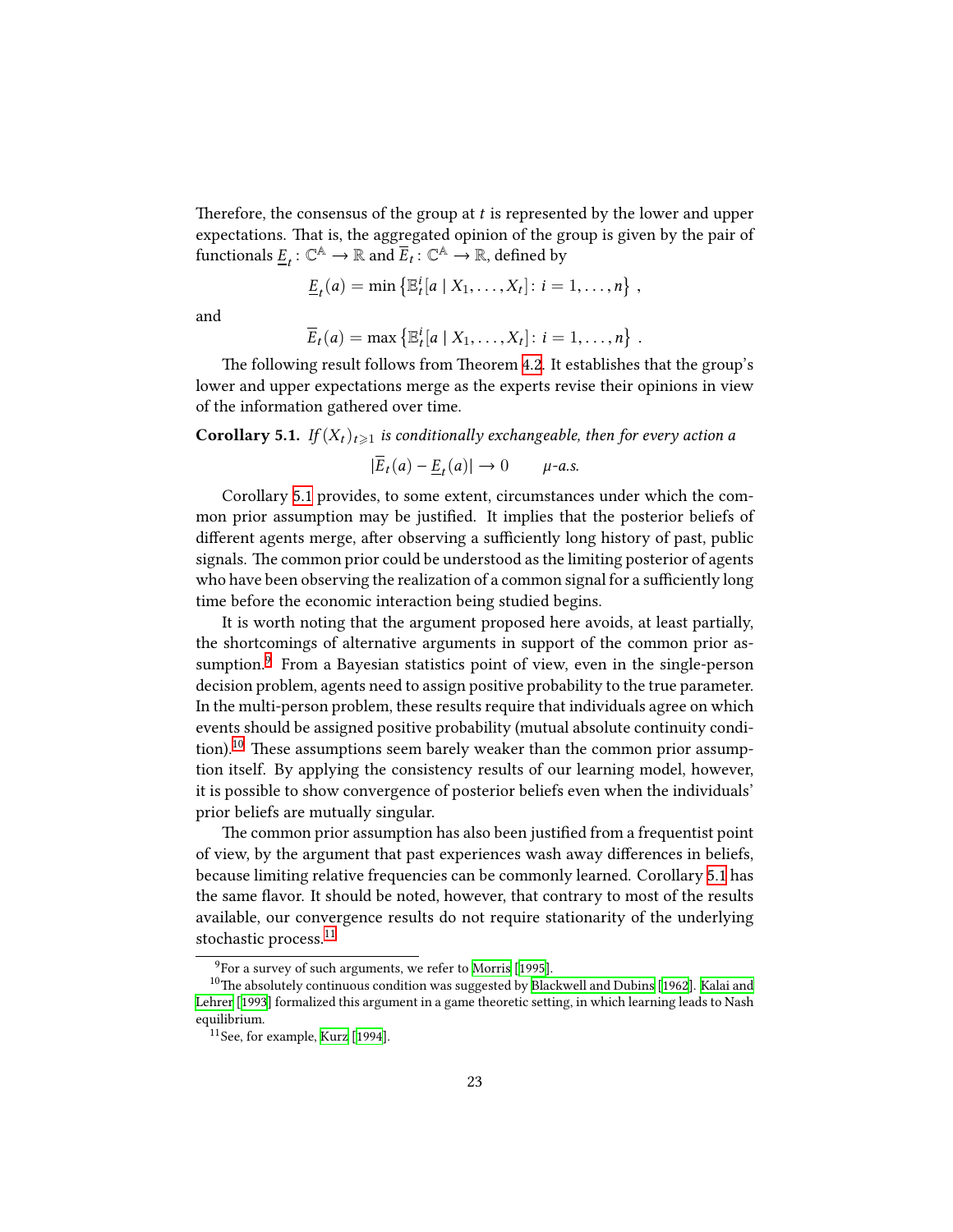### <span id="page-23-0"></span>**6 Bayesian interpretation**

So far, the discussion focused on the classical Bayesian view that there is an objective model of probability which explains the data. According to this view, there is a true but unknown parameter that is to be estimated from the data. The prior assessments in  $\Lambda_t$  thus represent initial guesses about this parameter. Consistency matters to classical Bayesians because they would like the posterior to converge in a meaningful way to the true objective parameter as data accumulates.

An alternative view is the subjective view of probability, according to which there is no such thing as an objective probability model. For a subjective Bayesian, probabilities are nothing but a representation of degrees of belief. Here, we provide an interpretation of the model that is compatible with this view.

Usually, an individual has some information about a statistical problem—perhaps the order of magnitude of some parameter or some qualitative aspect of sampling. However, there is little reason to believe that an individual should have much confidence in a sharply defined prior distribution, or that individuals with different backgrounds should agree on all minute details of the model that explains the data. In particular, it is much easier for subjective Bayesians to reach an agreement about qualitative features of the process, such as conditional exchangeability, or hyper-parameters, such as the concentration parameter  $\alpha$ , than have a consensus about the whole prior distribution. However, especially in high-dimensional problems, there is no guarantee that the opinions of individuals with different subjective priors would eventually merge, no matter how much data they have. From this point of view, consistency represents asymptotic interpersonal agreement. Indeed, a model with nice frequentist properties is robust in the sense that small variations in the specification of the prior will not lead to large disagreements.

## **Appendix**

### **A Proof of Subsection [3.2](#page-9-1)**

- *Proof of Theorem [3.3](#page-12-0).* 1. From Theorem [3.2](#page-11-0) (1), the set  $\Lambda \mid H_t$  is the set of all conditional distributions of  $\Theta$  that follows a  $DP(\alpha, \pi)$  distribution, for every  $\pi \in \Delta(\widehat{S}_t)$  and every finite sample history consistent with the observations  $\widehat{x}_t$ .
	- 2. From Theorem [3.2](#page-11-0) (2), the set  $\mathbb{P}[X_{t+1}|_{A_t} | H_t]$  is the set of all predictive distributions of the next observation, computed for every finite sample history consistent with the observations  $\widehat{x}_t$ .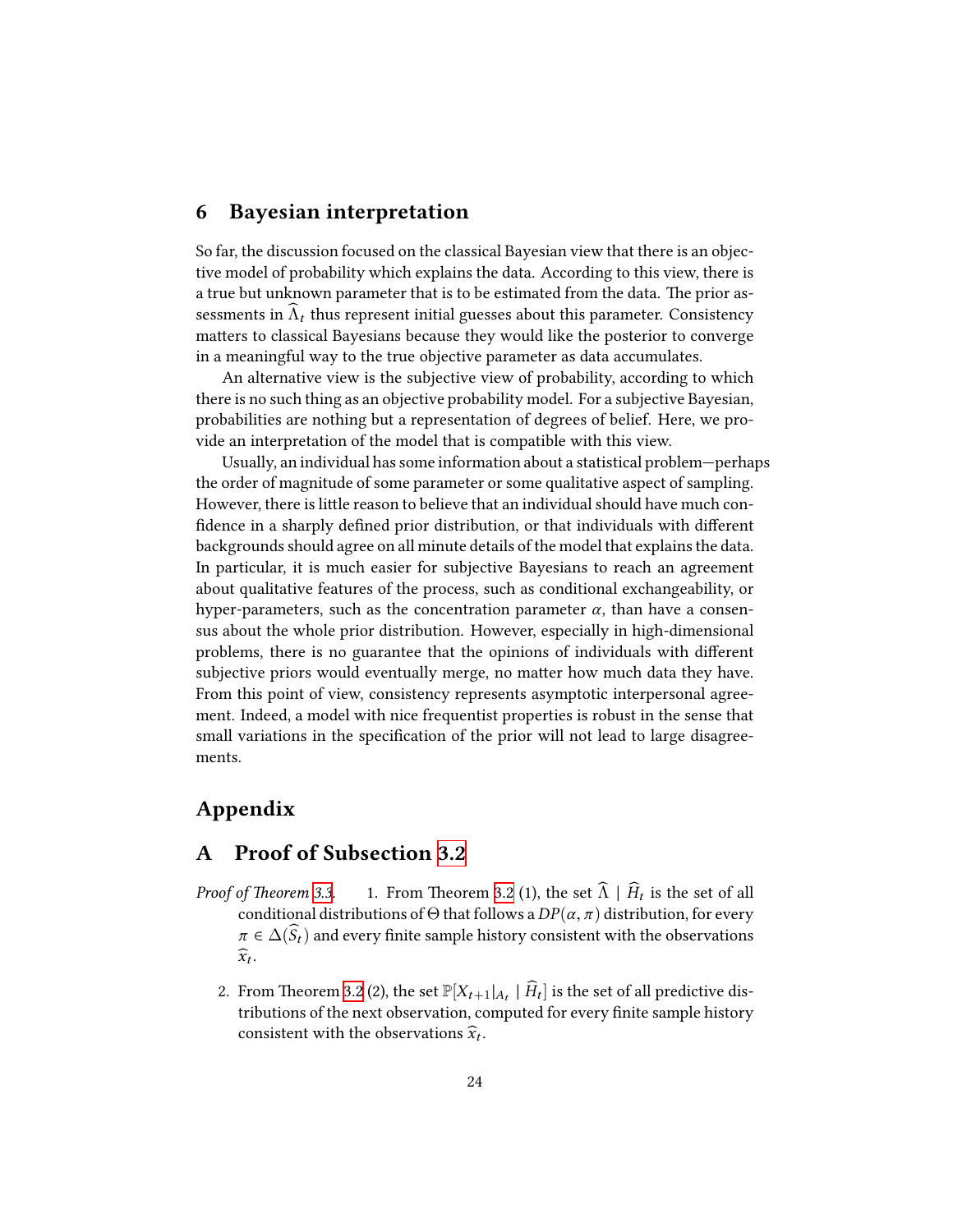# **B Proof of Subsection [4.1](#page-14-2)**

*Proof of Theorem [4.1](#page-16-0).*  $[1 \Rightarrow 2]$ 

Fix some  $S \in \widehat{S}_{\infty}$  for which  $|S| \ge 3$ . Denote by  $s_1$ ,  $s_2$  and  $s_3$  three distinct states in *S*. Applying Axiom [1](#page-15-0) (responsiveness), we have

$$
\{s_2\} \subseteq \operatorname{supp} \rho_t^S(\delta_{s_1}; s_2) \subseteq \{s_1, s_2\}
$$

Thus it must be the case that for some  $\beta_t^1 \in [0, 1)$ ,

$$
\rho_t^S(\delta_{s_1}; s_2) = \beta_t^1 \delta_{s_1} + (1 - \beta_t^1) \delta_{s_2}.
$$

From repeated applications of Axiom [2](#page-15-1) (symmetric treatment) we obtain:

 $\rho_t^S(\delta_{s'}; s) = \beta_t^1 \delta_{s'} + (1 - \beta_t^1) \delta_s$ , for all pairs of states  $s', s \in S$ .

Next by repeatedly applying Axiom [4](#page-15-3) (linearity in beliefs) it follows that for all  $p \in \Delta(S)$  and all  $s \in S$ 

$$
\rho_t^S(\pi; s) = \rho_t^S \left( \sum_{s' \in S} \pi(s') \delta_{s'}; s \right)
$$
  
= 
$$
\sum_{s' \in S} \pi(s') \rho_t^S(\delta_{s'}; s)
$$
  
= 
$$
\sum_{s' \in S} \pi(s') \left[ \beta_t^1 \delta_{s'} + (1 - \beta_t^1) \delta_s \right]
$$
  
= 
$$
\beta_t^1 \sum_{s' \in S} \pi(s') \delta_{s'} + (1 - \beta_t^1) \delta_s \sum_{s' \in S} \pi(s')
$$
  
= 
$$
\beta_t^1 \pi + (1 - \beta_t^1) \delta_s.
$$

By invoking Axiom [5](#page-15-4) (intertemporal coherence) and utilizing what we have established above, we see that

$$
\rho_t^S(\delta_{s_1}; s_2, s_3) = \rho_{t+1}^S \left( \rho_t^S(\delta_{s_1}; s_2); s_3 \right)
$$
  
=  $\beta_{t+1}^1 \left[ \beta_t^1 \delta_{s_1} + (1 - \beta_t^1) \delta_{s_2} \right] + (1 - \beta_{t+1}^1) \delta_{s_3}$   
=  $\beta_{t+1}^1 \beta_t^1 \delta_{s_1} + \beta_{t+1}^1 (1 - \beta_t^1) \delta_{s_2} + (1 - \beta_{t+1}^1) \delta_{s_3}$ 

Similarly,

$$
\rho_t^S(\delta_{s_1}; s_3, s_2) = \beta_{t+1}^1 \beta_t^1 \delta_{s_1} + \beta_{t+1}^1 (1 - \beta_t^1) \delta_{s_3} + (1 - \beta_{t+1}^1) \delta_{s_2}
$$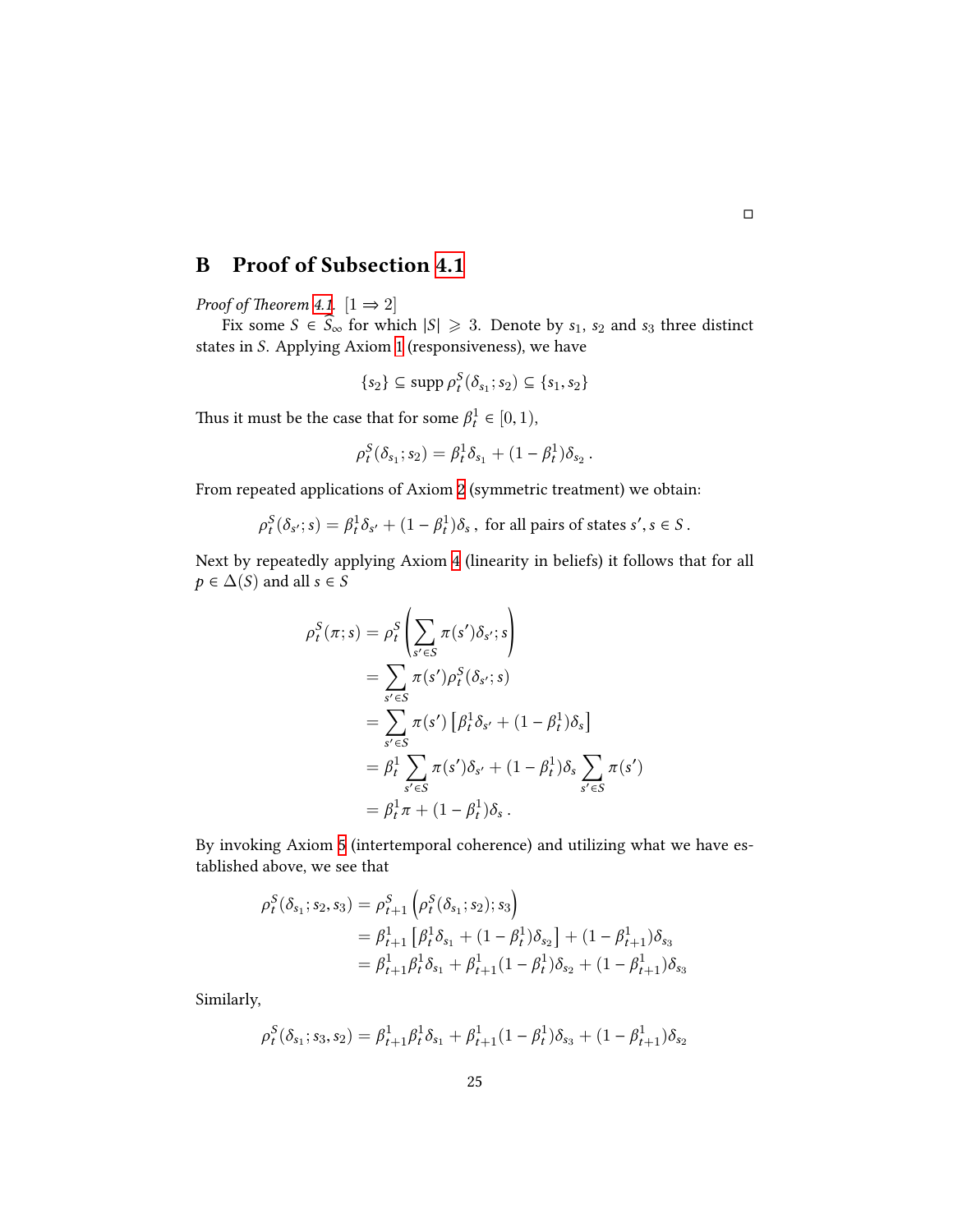Since by Axiom [3](#page-15-2) (invariance),  $\rho_t^S(\delta_{s_1}; s_2, s_3) = \rho_t^S(\delta_{s_1}; s_3, s_2)$ , and  $\{\delta_s : s \in S\}$ forms a basis for  $\Delta(S)$ , it follows that

<span id="page-25-0"></span>
$$
\beta_{t+1}^1 (1 - \beta_t^1) = (1 - \beta_{t+1}^1) \quad \Rightarrow \quad \beta_{t+1}^1 = \frac{1}{2 - \beta_t^1} \tag{1}
$$

So,by setting  $\alpha := \frac{\beta_0^1}{(1 - \beta_0^1)} \geq 0$  $\alpha := \frac{\beta_0^1}{(1 - \beta_0^1)} \geq 0$  $\alpha := \frac{\beta_0^1}{(1 - \beta_0^1)} \geq 0$ , and applying expression (1) repeatedly, we obtain

$$
\beta_0^1 = \frac{\alpha}{\alpha+1}, \ \beta_1^1 = \frac{\alpha+1}{\alpha+2}, \ldots, \ \beta_t^1 = \frac{\alpha+t}{\alpha+t+1}
$$

Thus,

$$
1 - \beta_{t+1}^1 = 1 - \frac{\alpha + t + 1}{\alpha + t + 2} = \frac{1}{\alpha + t + 2},
$$

which plugging back into the expression for  $\rho_t^S(\delta_{s_1}; s_2, s_3)$ , yields

$$
\rho_t^S(\delta_{s_1}; s_2, s_3) = \frac{\alpha + t}{\alpha + t + 2} \delta_{s_1} + \frac{2}{\alpha + t + 2} \left( \frac{1}{2} \delta_{s_2} + \frac{1}{2} \delta_{s_3} \right).
$$

Furthermore, by repeated applications of Axiom [4](#page-15-3) (linearity in beliefs) we have

$$
\rho_t^S(\pi;s,s') = \frac{\alpha+t}{\alpha+t+2} \pi + \frac{2}{\alpha+t+2} \left( \frac{1}{2} \delta_s + \frac{1}{2} \delta_{s'} \right),
$$

for all  $\pi \in \Delta(S)$  and all  $s, s' \in S$ .

We extend this result by induction. We assume that the representation holds for any conceivable future sample path up to length *n* − 1. So in particular,

$$
\rho_t^S(\pi; f_1,\ldots,f_{n-1}) = \beta_t^{n-1}\pi + (1-\beta_t^{n-1})\sum_{k=1}^{n-1}\delta_{f_k},
$$

where  $\beta_t^{n-1} = \frac{(\alpha + t)}{(\alpha + t + n - 1)}$ .

Applying Axiom [5](#page-15-4) (intertemporal coherence), we obtain

 $\lambda$ 

$$
\rho_t^S(\delta_s; f_1, \dots, f_n) = \rho_{t+n}^S \left( \rho_t^S(\delta_s; f_1, \dots, f_{n-1}); f_n \right)
$$
  
=  $\beta_{t+n-1}^1 \left( \beta_t^{n-1} \delta_s + (1 - \beta_t^{n-1}) \sum_{k=1}^{n-1} \delta_{s_k} \right) + (1 - \beta_{t+n-1}^1) \delta_{t+n}$ 

By equating coefficients,

$$
\beta_t^n = \beta_{t+n-1}^1 \times \beta_t^{n-1}
$$
  
= 
$$
\frac{\alpha + t + n - 1}{\alpha + t + n} \times \frac{\alpha + t}{\alpha + t + n - 1}
$$
  
= 
$$
\frac{\alpha + t}{\alpha + t + n}
$$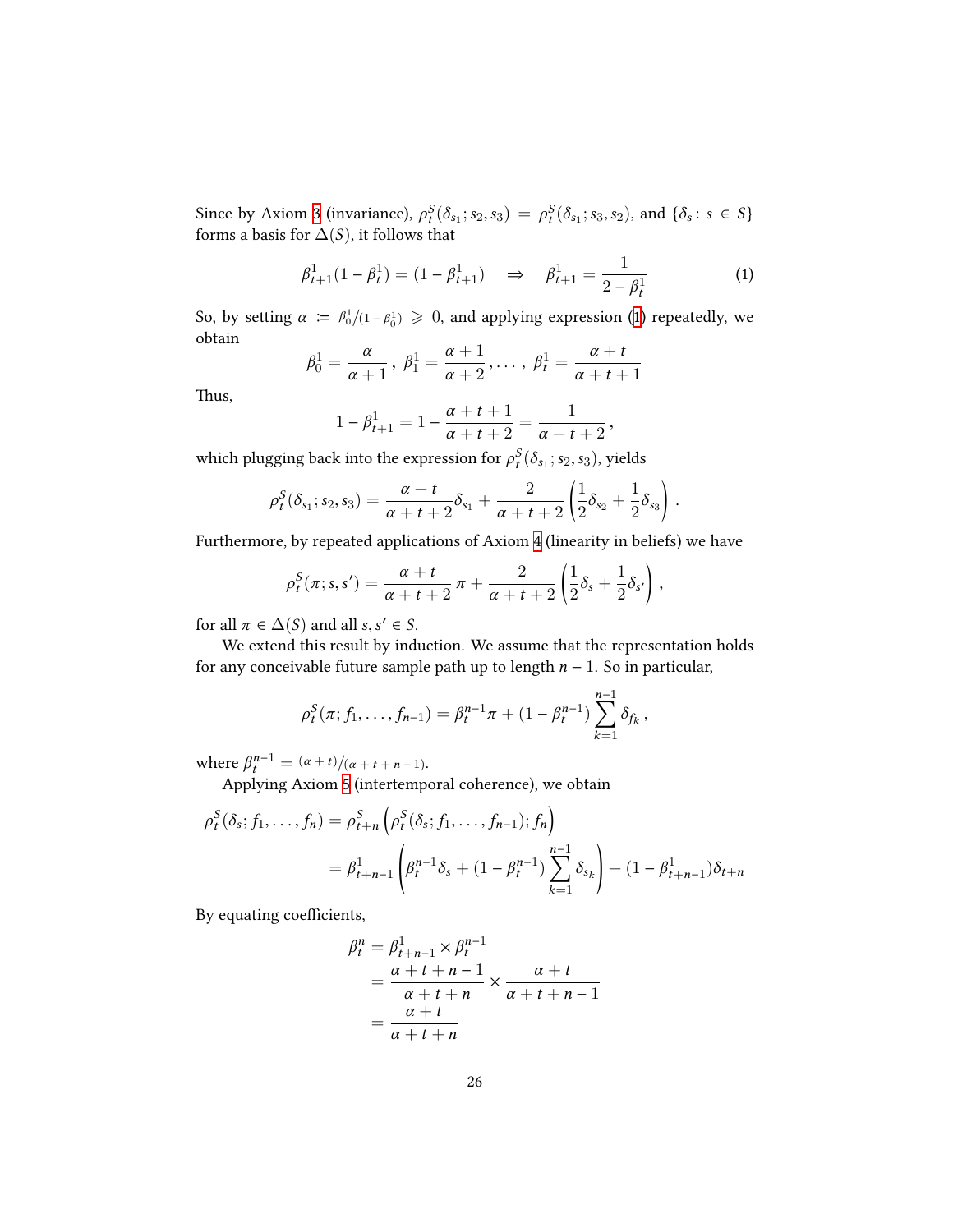and

$$
1 - \beta_{t+n-1}^1 = \beta_{t+n-1}^1 (1 - \beta_t^{n-1}) = \frac{1}{\alpha + t + n}.
$$

Finally, repeated applications of Axiom [4](#page-15-3) (linearity in beliefs) yields

$$
\rho_t^S(\pi; f_1,\ldots,f_n)=\frac{\alpha+t}{\alpha+t+n}\,\pi+\frac{n}{\alpha+t+n}\sum_{k=1}^n\frac{1}{n}\,\delta_{f_k}\,,
$$

as required.

The feature that the parameter  $\alpha$  does not depend on the conceivable state space *S* readily follows from Axiom [2](#page-15-1) (symmetric treatment).

 $[2 \Rightarrow 1]$  The proof is straightforward and is omitted.  $\Box$ 

### **C Proofs of Subsection [4.2](#page-17-0)**

To prove the main result in Subsection [4.2](#page-17-0), we need two lemmas. The first essentially shows that the empirical average of any bounded and measurable function computed from some fixed period *t* ′ onwards gets closer to the conditional expectation of that function. The second lemma establishes that the decision maker's assessment of that function converges to the limiting conditional expectation.

<span id="page-26-0"></span>**Lemma C.1.** *Take some t'*  $\geqslant 1$  *and let g*:  $\mathbb{C}^{\mathbb{A}} \to \mathbb{R}$  *be a bounded,*  $\mathscr{B}$ *-measurable function.* If  $(X_t)_{t\geq 1}$  is conditionally exchangeable, then there exists a random vari*able V<sup>д</sup> such that*

$$
\mathbb{E}_{\mu}[g(X_{t+1}) \mid \mathscr{G}_t] \to V_g \qquad \mu\text{-}a.s.
$$

*and for*  $t \geq t'$ 

$$
\frac{1}{t-t'+1} \sum_{k=t'}^{t} \mathbb{E}_{\mu}[g(X_{k+1}) \mid \mathscr{G}_{k}] \to V_{g} \qquad \mu\text{-}a.s.
$$

*Proof of Lemma [C.1](#page-26-0).* Fix  $t' \geqslant 1$  and let  $g \colon \mathbb{C}^{\mathbb{A}} \to \mathbb{R}$  be a  $\mathscr{B}$ -measurable function. By [Berti, Pratelli, and Rigo](#page-28-2) [\[2004](#page-28-2), Lemma 2.1], there exists a random variable *V<sup>д</sup>* such that  $\mathbb{E}_{\mu}[g(X_{t+1}) | \mathcal{G}_t] \to V_g$   $\mu$ -almost surely. For  $t \geq t'$ , define

$$
Y_t = \sum_{k=t'}^{t} \left\{ \frac{V_g - \mathbb{E}_{\mu}[V_g \mid \mathcal{G}_k]}{k - t' + 1} \right\}.
$$

The sequence  $(Y_t)_{t\geqslant t'}$  is a uniformly integrable martingale with respect to  $(\mathscr{G}_t)_{t\geqslant t'}$ and thus converges *µ*-almost surely. Taking into account [Berti, Pratelli, and Rigo](#page-28-2)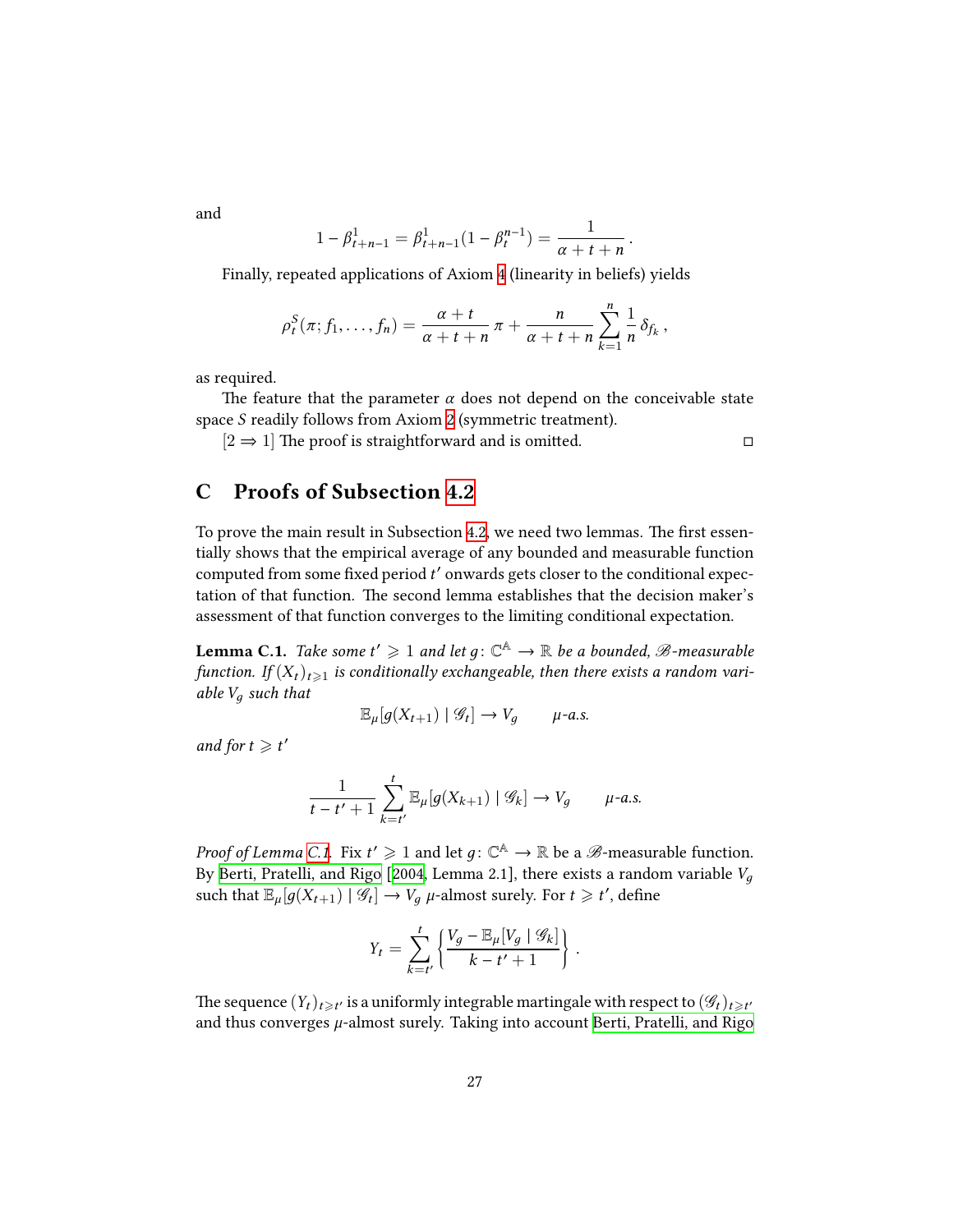[[2004,](#page-28-2) Lemma 2.1], an application of Kronecker's lemma gives

$$
\left| \mathbb{E}_{\mu}[g(X_{t+1}) \mid \mathcal{G}_{t}] - \frac{1}{t - t' + 1} \sum_{k=t'}^{t} \mathbb{E}_{\mu}[g(X_{k+1}) \mid \mathcal{G}_{k}] \right|
$$
  
= 
$$
\frac{1}{t - t' + 1} \left| \sum_{k=t'}^{t} \left\{ V_g - \mathbb{E}_{\mu}[V_g \mid \mathcal{G}_{k}] \right\} \right| \to 0 \qquad \mu\text{-a.s.}
$$

This concludes the proof of the lemma.  $□$ 

<span id="page-27-0"></span> ${\bf Lemma C.2.}$  *Take some t'*  $\geqslant 1$  *and let g* :  $\widetilde{\mathbb{C}}^{A_{t'}} \to \mathbb{R}$  *be a bounded,*  $\mathscr{B}_{t'}$ *-measurable function.* If  $(X_t)_{t\geqslant 1}$  is conditionally exchangeable, then there exists a random vari $a$ *ble*  $V_g$  *such that*  $\mathbb{E}_{\mu}[g(X_{t+1}|_{A_{t'}}) | \mathcal{G}_t] \to V_g$   $\mu$ -a.s. and

1. 
$$
\mathbb{E}_{\mu} \left[ \max_{\rho \in \mathbb{P}[\hat{H}_t} \sum g(\psi_t(X_{t+1}|_{A_t})|_{A_{t'}}) \rho[\psi_t(X_{t+1}|_{A_t})] \middle| \mathcal{G}_t \right] \to V_g \quad \mu\text{-}a.s.
$$
  
\n2.  $\mathbb{E}_{\mu} \left[ \min_{\rho \in \mathbb{P}[\hat{H}_t} \sum g(\psi_t(X_{t+1}|_{A_t})|_{A_{t'}}) \rho[\psi_t(X_{t+1}|_{A_t})] \middle| \mathcal{G}_t \right] \to V_g \quad \mu\text{-}a.s.$ 

*Proof.* For every  $t \geq t'$ , define

$$
Z_t = \sum_{k=t'}^{t} \left\{ \frac{g(X_k|_{A_{t'}}) - \mathbb{E}_{\mu}[g(X_{k+1}|_{A_{t'}}) | \mathcal{G}_k]}{k - t' + 1} \right\}.
$$

The sequence  $(Z_t)_{t\geqslant t'}$  is a uniformly integrable martingale with respect to  $(\mathscr{G}_t)_{t\geqslant t'}$ and, thus, converges  $\mu$ -almost surely to a random variable *Z*. Furthermore, if  $t \geq t'$ , then  $h_k|_{A_{t'}} = h'_k$  $\mathcal{L}_k' |_{A_{t'}} = X_k |_{A_{t'}}$  for every  $k \geq t'$  and  $h, h' \in \widehat{H}_t$ . Thus,

$$
\max_{\rho \in \mathbb{P}[\hat{H}_t} \mathbb{E}_{\rho}[g(\psi_t(X_{t+1}|_{A_t})|_{A_{t'}})] = \max_{\rho \in \mathbb{P}[\hat{H}_t} \sum_{\rho \in \mathbb{P}[\hat{H}_t} g(\psi_t(X_{t+1}|_{A_t})|_{A_{t'}}) \rho[\psi_t(X_{t+1}|_{A_t})]
$$
\n
$$
= \frac{\alpha + t' - 1}{\alpha + t} \frac{\max_{h \in \hat{H}_t} \left\{ \sum_{k=1}^{t'-1} g(h_k|_{A_{t'}}) \right\}}{t' - 1} + \frac{t - t' + 1}{\alpha + t} \frac{\sum_{k=t'}^{t} g(h_k|_{A_{t'}})}{t - t' + 1}
$$
\n
$$
= \frac{\alpha + t' - 1}{\alpha + t} \frac{\max_{h \in \hat{H}_t} \left\{ \sum_{k=1}^{t'-1} g(h_k|_{A_{t'}}) \right\}}{t' - 1}
$$
\n
$$
- \frac{\alpha + t' - 1}{\alpha + t} \frac{\sum_{k=t'}^{t} g(h_k|_{A_{t'}})}{t - t' + 1} + \frac{\sum_{k=t'}^{t} g(h_k|_{A_{t'}})}{t - t' + 1}.
$$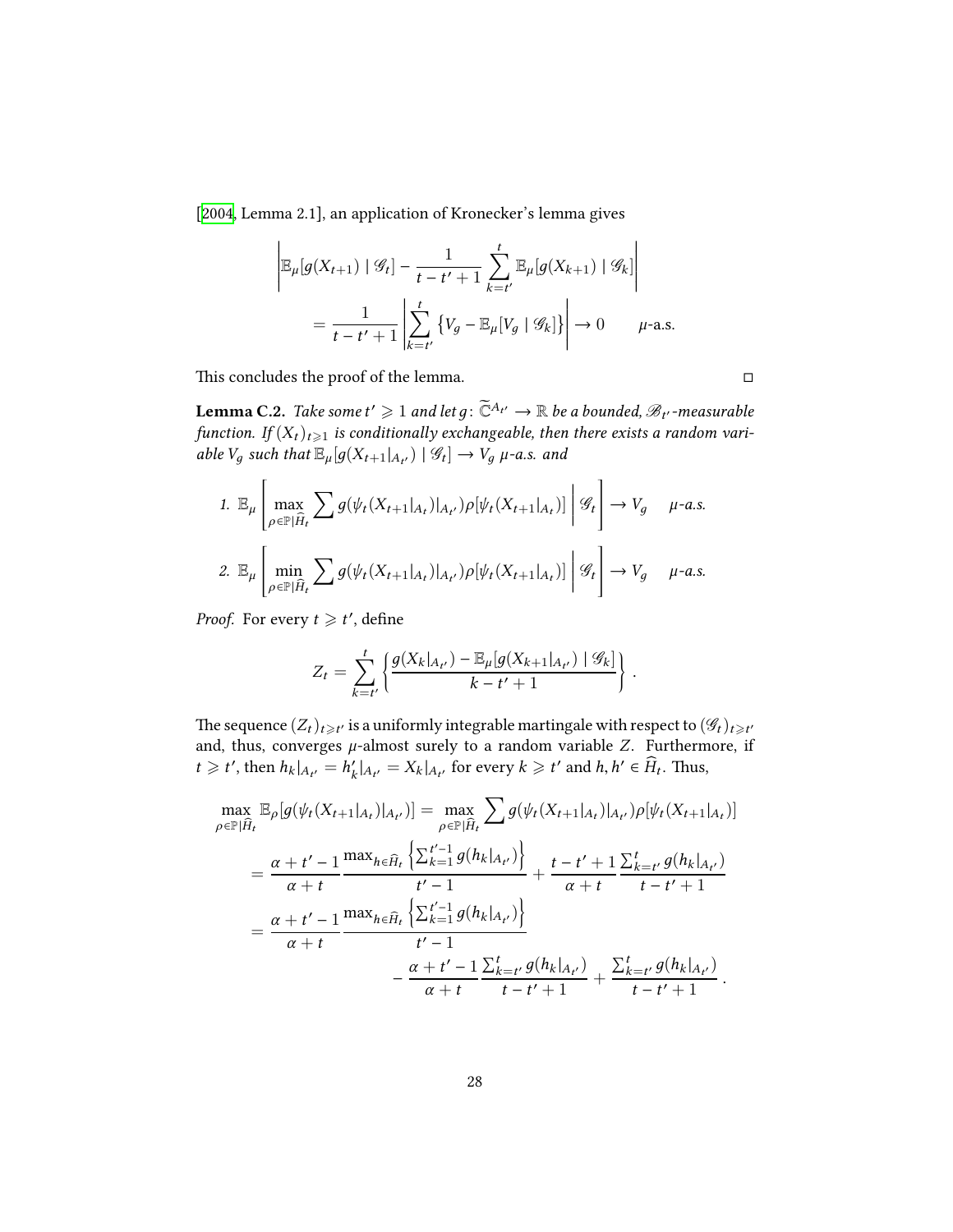Therefore, if  $M_q > 0$  is the upper bound of |g|, then

$$
\left| \mathbb{E}_{\mu} \left[ \max_{\rho \in \mathbb{P}[\hat{H}_t} \mathbb{E}_{\rho} [g(\psi_t(X_{t+1}|_{A_t})|_{A_{t'}})] \middle| \mathcal{G}_t \right] - \frac{1}{t - t' + 1} \sum_{k=t'}^{t} \mathbb{E}_{\mu} [g(X_{k+1}|_{A_{t'}}) \mid \mathcal{G}_k] \right|
$$
  

$$
\leq \frac{2(\alpha + t' - 1)}{\alpha + t} M_g + \left| \frac{1}{t - t' + 1} \sum_{k=t'}^{t} (k - t' + 1) Z_t \right|.
$$

An application of the Kronecker's lemma yields that

$$
\left| \frac{1}{t - t' + 1} \sum_{k=t'}^{t} (k - t' + 1) Z_t \right| \to 0 \qquad \mu\text{-a.s.}
$$

and, because  $\frac{2(a+t'-1)}{a+t} \to 0$  surely, the desired convergence for *g* follows from Lemma [C.1.](#page-26-0) The same argument applied to case (2) completes the proof.  $□$ 

We are ready to prove Theorem [4.2](#page-19-0).

*Proof of Theorem [4.2](#page-19-0).* For each bounded,  $\mathscr{B}_{t'}$ -measurable function  $g \colon \mathbb{C}^{A_{t'}} \to \mathbb{R}$ , let  $N_q \in \mathcal{F}$  denote the set with  $\mu(N_q) = 0$  outside of which the convergence shown in Lemma [C.2](#page-27-0) does not happen. Because G is countably generated, there exists a countable subsetset  $\mathbb{G}^0$  of bounded, measurable functions on  $\widetilde{\mathbb{C}}^{A_{t'}}$  such that the convergence is uniform for every  $q \in \mathbb{G}$  if and only if it happens for every *g* ∈  $\mathbb{G}^0$ . Noting that  $\mu(\cup_{g \in \mathbb{G}} N_g) = 0$  completes the proof. □

## **References**

- <span id="page-28-3"></span>Benavoli, A., F. Mangili, F. Ruggeri, and M. Zaffalon (2015). Imprecise Dirichlet process with application to the hypothesis test on the probability that  $X \leq Y$ . *Journal of Statistical Theory and Practice 9*(3), 658–684.
- <span id="page-28-2"></span>Berti, P., L. Pratelli, and P. Rigo (2004). Limit theorems for a class of identically distributed random variables. *The Annals of Probability 32*(3), 2029–2052.
- <span id="page-28-0"></span>Bewley, T. F. (2002). Knightian decision theory. Part I. *Decisions in Economics and Finance 25*(2), 79–110.
- <span id="page-28-1"></span>Billot, A., I. Gilboa, D. Samet, and D. Schmeidler (2005). Probabilities as similarityweighted frequencies. *Econometrica 73*(4), 1125–1136.
- <span id="page-28-4"></span>Blackwell, D. and L. Dubins (1962). Merging of opinions with increasing information. *The Annals of Mathematical Statistics 33*(3), 882–886.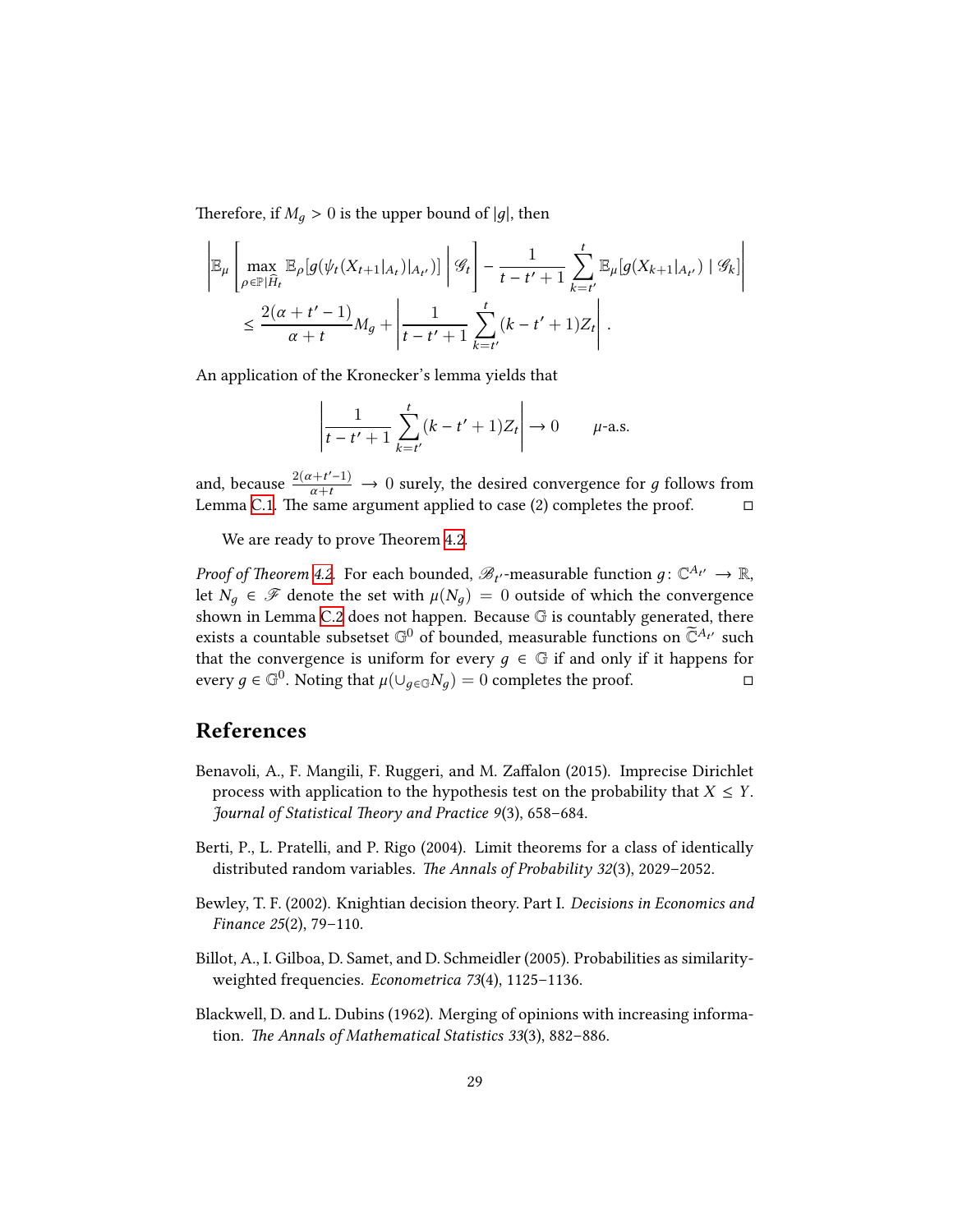- <span id="page-29-6"></span>Boole, G. (1854). *An Investigation of the Laws of Thought: On which are Founded the Mathematical Theories of Logic and Probabilities*. George Boole's Collected Logical Works. Walton and Maberly.
- <span id="page-29-10"></span>Crès, H., I. Gilboa, and N. Vieille (2011). Aggregation of multiple prior opinions. *Journal of Economic Theory 146*(6), 2563–2582.
- <span id="page-29-3"></span>Dominiak, A. and G. Tserenjigmid (2017). Does growing awareness increase ambiguity? *Mimeo*.
- <span id="page-29-2"></span>Epstein, L. G. and M. Schneider (2007). Learning under ambiguity. *The Review of Economic Studies 74*(4), 1275–1303.
- <span id="page-29-7"></span>Escobar, M. D. and M. West (1995). Bayesian density estimation and inference using mixtures. *Journal of the American Statistical Association 90*(430), 577– 588.
- <span id="page-29-0"></span>Ferguson, T. S. (1973). A Bayesian analysis of some nonparametric problems. *The Annals of Statistics 1*(2), 209–230.
- <span id="page-29-1"></span>Ferguson, T. S. (1974). Prior distributions on spaces of probability measures. *The Annals of Statistics 2*(4), 615–629.
- <span id="page-29-9"></span>Genest, C. and J. V. Zidek (1986). Combining probability distributions: a critique and an annotated bibliography. *Statistical Science 1*(1), 114–135.
- <span id="page-29-8"></span>Ghosh, J. K. and R. V. Ramamoorthi (2003). *Bayesian Nonparametrics*. Secaucus, US: Springer.
- <span id="page-29-4"></span>Gilboa, I., F. Macheroni, M. Marinacci, and D. Schmeidler (2010). Objective and subjective rationality in a multiple prior model. *Econometrica 78*(2), 755–770.
- <span id="page-29-12"></span>Gilboa, I., D. Samet, and D. Schmeidler (2004). Utilitarian aggregation of beliefs and tastes. *Journal of Political Economy 112*(4), 932–938.
- <span id="page-29-5"></span>Halpern, J. Y., N. Rong, and A. Saxena (2010). Mdps with unawareness. *Proceedings of the Twenty-Sixth Conference on Uncertainty in AI*, 228–235.
- <span id="page-29-11"></span>Hylland, A. and R. Zeckhauser (1979). The impossibility of Bayesian group decision making with separate aggregation of beliefs and values. *Econometrica 47*(6), 1321–1336.
- <span id="page-29-13"></span>Kalai, E. and E. Lehrer (1993). Rational learning leads to nash equilibrium. *Econometrica 61*(5), 1019–1045.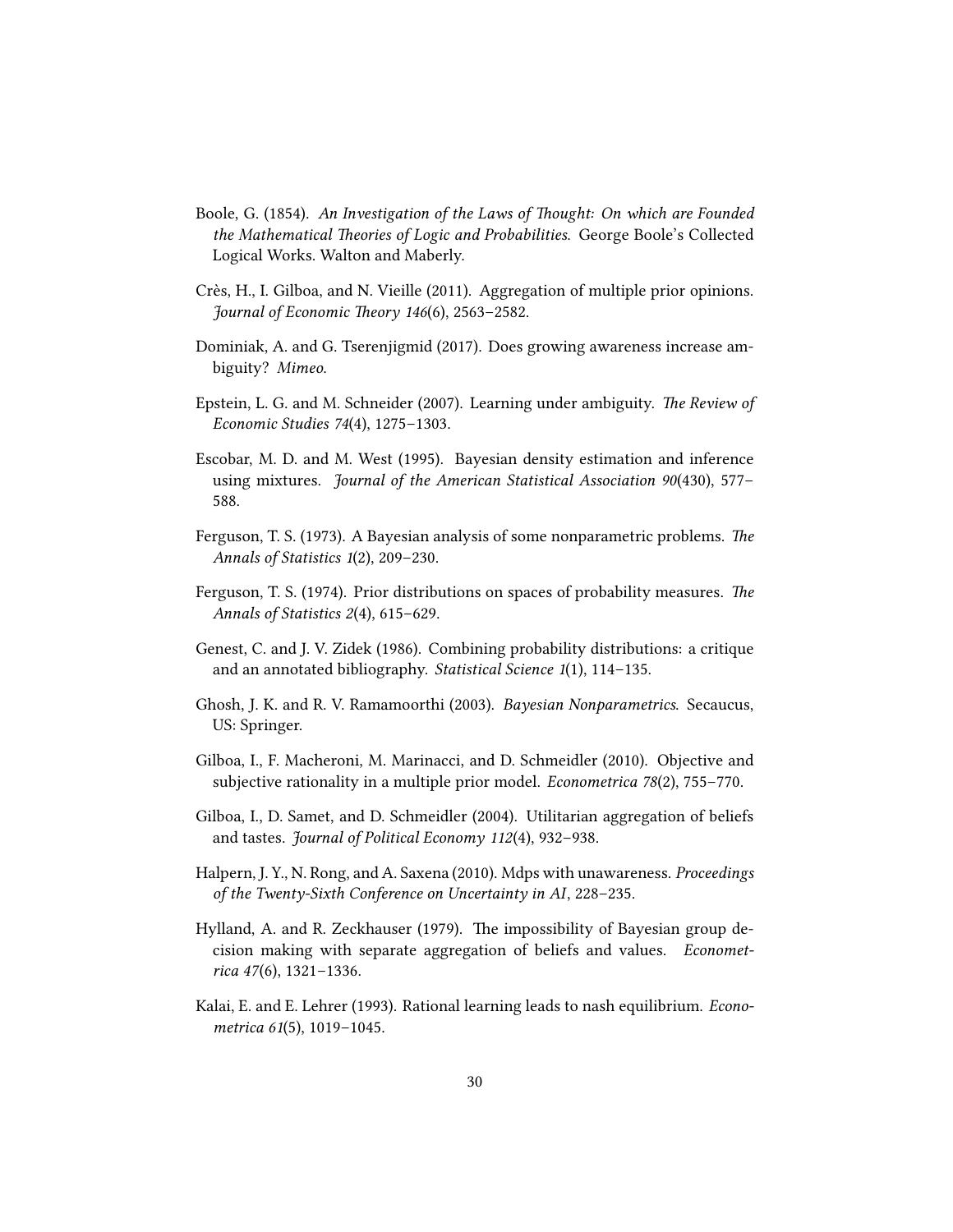- <span id="page-30-5"></span>Kallenberg, O. (1988). Spreading and predictable sampling in exchangeable sequences and processes. *The Annals of Probability 16*(2), 508–534.
- <span id="page-30-6"></span>Karni, E. and D. Schmeidler (1991). Utility theory with uncertainty. In W. Hildenbrand and H. Sonnenschein (Eds.), *Handbook of Mathematical Economics*, pp. 1763–1831. New York, NY: Elsevier Science.
- <span id="page-30-0"></span>Karni, E. and M.-L. Vierø (2013). "Reverse Bayesianism": a choice-based theory of growing awareness. *American Economic Review 103*(7), 2790–2810.
- <span id="page-30-1"></span>Karni, E. and M.-L. Vierø (2017). Awareness of unawareness: a theory of decision making in the face of ignorance. *Journal of Economic Theory 168*, 301–328.
- <span id="page-30-4"></span>Kochov, A. (2016). A behavioral definition of unforeseen contingencies. *Mimeo*.
- <span id="page-30-14"></span>Kurz, M. (1994). On the structure and diversity of rational beliefs. *Economic Theory 4*(6), 877–900.
- <span id="page-30-2"></span>Marinacci, M. (2002). Learning from ambiguous urns. *Statistical Papers 43*(1), 143–151.
- <span id="page-30-13"></span>Morris, S. (1995). The common prior assumption in economic theory. *Economics and Philosophy 11*(02), 227–253.
- <span id="page-30-3"></span>Nehring, K. (2009). "imprecise probabilistic belief as a context for decision-making under ambiguity". *Journal of Economic Theory 144*, 1054–1091.
- <span id="page-30-9"></span>Raiffa, H. and R. Schlaifer (1961). *Applied Statistical Decision Theory*. Division of Research, Graduate School of Business Adminitration, Harvard University.
- <span id="page-30-10"></span>Shafer, G. (1986). *A Mathematical Theory of Evidence*. Princeton University Press.
- <span id="page-30-7"></span>Walker, S. G., P. Damien, P. W. Laud, and A. F. Smith (1999). Bayesian nonparametric inference for random distributions and related functions. *Journal of the Royal Statistical Society. Series B (Statistical Methodology) 61*(3), 485–527.
- <span id="page-30-11"></span>Walley, P. (1991). *Statistical Reasoning with Imprecise Probabilities*. Number 42 in Monographs on Statistics and Applied Probability. Chapman and Hall.
- <span id="page-30-8"></span>Walley, P. (1996). Inferences from multinomial data: learning about a bag of marbles. *Journal of the Royal Statistical Society. Series B (Statistical Methodology) 58*(1), 3–57.
- <span id="page-30-12"></span>Weerahandi, S. and J. V. Zidek (1981). Multi-Bayesian statistical decision theory. *Journal of the Royal Statistical Society. Series A (General) 144*(1), 85–93.